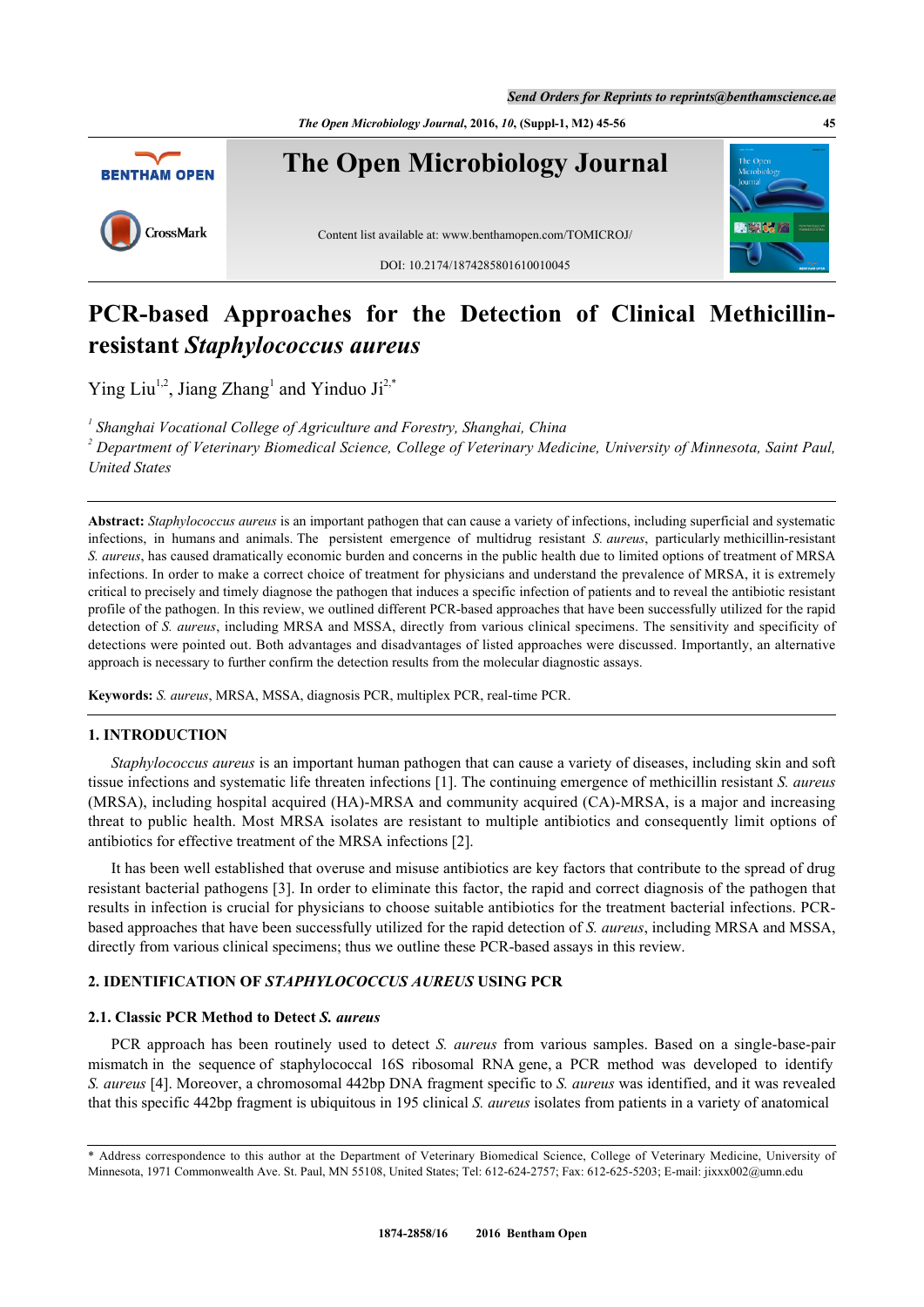sites and geological locations in the world [\[5\]](#page-7-0). The conserved *S. aureus-*specific 442bp fragment DNA was sequenced and utilized for detection of *S. aureus* by colony PCR amplification *in vitro* using the primers, Sa442-1 (5'- AATCTTTGTCGGTACACGATATT CACG-3') and Sa442-2 (5'- CGTAATGAGATTTCAGT AGATAATACAACA-3') [\[5](#page-7-0)]. PCR buffer containing 50 mM KCl, 10 mM Tris-HCl (pH 9.0), 0.1% Triton X-100, 2.5 mM MgCl<sub>2</sub>, 0.4 mM (each) the two *S. aureus*-specific primers, 200 mM (each) the dNPTs, and 0.5 U of *Taq* DNA polymerase (Promega, Madison, WI) [[5\]](#page-7-0). A portion of colony was mixed in the PCR buffer, and PCR was done at following condition: 3 min at 96°C, 30 or 40 cycles of 1 s at 95°C for the denaturation, and 30 s at 55°C for the annealing-extension [\[5](#page-7-0)].This PCR assay is simple and rapid; it can be done within 1 h [[5\]](#page-7-0). This provides a novel diagnostic tool for the diagnosis of *S. aureus* infections. Different target genes for diagnosis PCR may affect the specificity and sensitivity. Using *nuc* gene (encoding nuclease) as a target for PCR, it was shown 100% positive rate with as less as 0.69 pg of chromosomal DNA or 10 CFU bacterial cells [[6\]](#page-7-1). Briefly, the bacterial cells wre harvested by centrifugation, lysed in lysis buffer (20 mM Tris-HCl [pH 8.3], 50 mM KCl, 1.5 mM  $MgCl<sub>2</sub>$ , 0.50% Tween 20, 0.45% Nonidet P-40, 0.01% gelatin, and 60 p.g of proteinase K per ml) at 55°C for 1 h, then followed by PCR amplification as described [[6\]](#page-7-1). From culture positive blood samples, the *nuc* nested PCR was able to detect 50 copies or 50 CFU/ml of blood sample, whereas 10 CFU/ml of blood sample were enough for detection of *S. aureus* by using the *sodA* nested PCR assays [\[7](#page-7-2)]. The *S. aureus* genomic DNA was purified using a bacterial genomic DNA kit (Sigma-Aldrich, St. Louis, MO) and utilized as a template DNA for PCR amplification of the *nuc* and *sodA* as described [\[7\]](#page-7-2). It was demonstrated that the *sodA* nested PCR approach is highly specific (specificity 100%, 95% CI 0.92-1) and sensitive (sensitivity 89%, 95% CI 0.75-0.96), and can be utilized to determine whether sepsis is caused by *S. aureus* in two hours using 1 ml of blood sample without the need of culture [[7\]](#page-7-2). Moreover, a *S. aureus* specific 289-bp of *vicK* gene was revealed and could be utilized to differentiate *S. aureus* from other *staphylococcus* species by PCR as described [\[8](#page-7-3)].

| <b>Method</b>                                                | Gene                                                              | <b>Specimen</b>            |         | Sensitivity Specificity | Time             | Referencel |
|--------------------------------------------------------------|-------------------------------------------------------------------|----------------------------|---------|-------------------------|------------------|------------|
| <b>PCR</b>                                                   | $mecA$ and $nuc$<br>saul-hsdS1                                    | clinical swabs<br>isolates | 100%    | $97\% - 100\%$          | 48 h             | [10, 14]   |
| Thermo stabilized PCR                                        | mecA, femA, 16S rRNA, lukS                                        | Nasal swabs                | 100%    | 100%                    | same-day results | $[15]$     |
| GenomEra™ MRSA/SA                                            | <i>mecA</i> ; conserved genomic S.<br><i>aureus</i> sequence (SA) | blood culture              | $100\%$ | 99.8%                   | within 1 h       | [63]       |
| gold nanoparticles (Au NPs) for direct<br>colouri metric PCR | $23S$ rRNA and mecA                                               | clinical specimens         | 97.14%  | 91.89%                  | NA               | $[75]$     |
| Isothermal signal-mediated amplification<br>of RNA(CytAMP)   | coa and mecA                                                      | clinical isolates          | 100%    | 100%                    | 3.5h             | [22]       |

<span id="page-1-0"></span>**Table 1. PCR identification of methicillin-resistant** *S. aureus* **(MRSA).**

### **2.2. PCR Identification of Methicillin-resistant** *S. aureus* **(MRSA)**

Due to the emergence of MRSA, a series of PCR approaches have been developed for identification of MRSA (Table **[1](#page-1-0)**). It is well established that the *femA* gene exists in *S. aureus*, including MRSA and MSSA, but is absent in coagulase-negative *staphylococcus* (CNS) strains. On the other hand the *mecA* gene (encoding high-level methicillin resistance) is present in both MRSA and methicillin-resistant CNS. Therefore, both the *femA* and *mecA* genes have been successfully used for detection of MRSA [[9\]](#page-7-8). PCR of both *mecA* and *nuc* genes from specimens was used for diagnosis of MRSA infections with 97% specificity and 100% sensitive and shortened the turnaround time to 48 hours [[10](#page-7-4)]. This method is routinely utilized in clinical laboratories for detecting MRSA in surveillance samples [[10\]](#page-7-4). The colonies were picked and suspended in 0.5 N NaCl and used as template DNA for PCR using the *mecA* and *nuc* specific primers as described [[10\]](#page-7-4). A PCR-based dipstick assay was developed for direct detection of MRSA from clinical swab specimens. The sensitivity and specificity of this approach reached 94.1% and 98.3%, respectively, with a lower cost [\[11\]](#page-7-9). Moreover, based on the sequence linking the right junction of the SCCmec elements and the adjacent chromosomal region, a PCR method was developed to detect MRSA with 100% specificity using a forward primer specific targeting the SCCmec element and a reverse primer specific targeting the *orfX* region [\[12](#page-7-10)]. The genomic DNA was purified from the lysostaphin treated staphylococcal cells, and 10 ng of gDNA was used as a template for PCR in 25μl PCR mixture (2.5 pmol of each primer and 200  $\mu$ M each dNTP, 10 mM Tris-HCl, pH 9.0, 1.5 mM MgCl<sub>2</sub>, 500 mM KCl and 1.3 U of rTaq DNA polymerase) in a thermocyclyer as described [[12\]](#page-7-10). The recent emergence of community-acquired (CA)- MRSA has caused a serious public concern. It is important to develop a robust tool to detect CA-MRSA. It has been found that the *pbp3* gene is specifically present in the CA-MRSA isolates. A single allele-specific PCR targeting the G88A polymorphism has been developed using purified genomic DNA as a template and CaMRSA-For-AA or CaMRSA-For-AG and CaMRSA-Rev-4 primers [[13](#page-7-11)]. This approach could effectively be utilized to detect USA300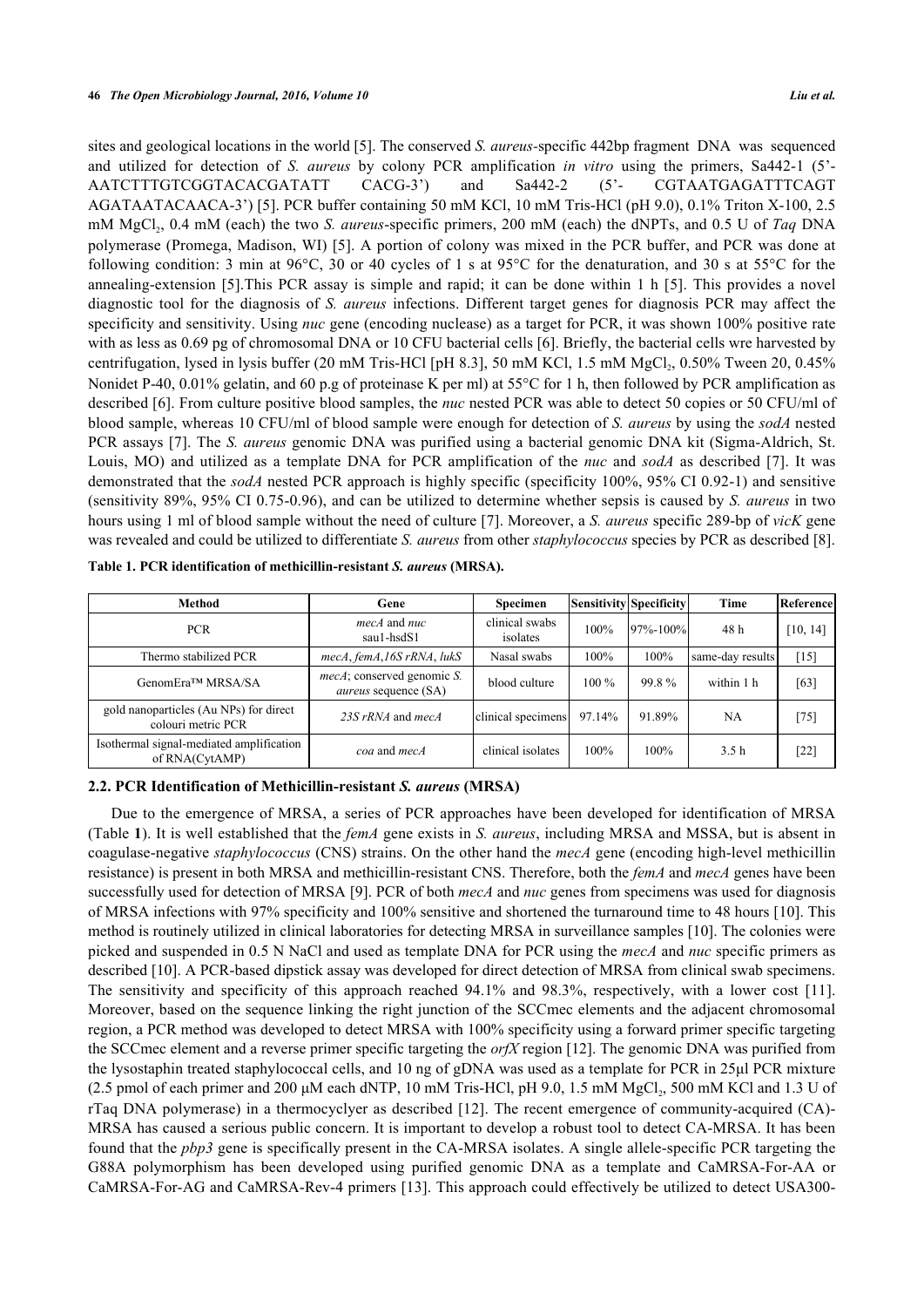MRSA with 100% sensitive and specificity as well as CA-MRSA with 91.5% sensitive and 100% specificity [\[13\]](#page-7-11). MRSA complex clone, CC398, is an important zoonotic agent due to its prevalence in livestock. Based on the Sau1- HsdS1 lineage-specific type I restriction-modification system, a PCR method has been developed to detect MRSA CC398 in both hospitals and on farms [[14\]](#page-7-5). Recently, a dry reagent-based thermostabilized PCR has been established for the detection of MRSA through simultaneous amplification of 16s rRNA, *femA*, *mecA* and *lukS* genes with 100% sensitivity and specificity [[15\]](#page-7-6). The bacterial cells was lysed by boiling and used as a template for PCR amplification using thermostabilized PCR reagents [[15\]](#page-7-6). Moreover, it was determined that the limitation of detection is  $10^6$  CFU and 10 ng of genomic DNA using this approach, which is similar to conventional PCR [[15\]](#page-7-6).

# **3. DETECTION OF MRSA USING MULTIPLEX PCR**

### **3.1. Multiplex PCR for Identification of MRSA**

To enhance the specificity and efficiency of detecting MRSA, a variety of multiplex PCR has been developed based on different *S. aureus* specific target genes (Table **[2](#page-2-0)**). Two pairs of primers specific to staphylococcal *nuc* and *mecA*, respectively, were designed and utilized for multiplex PCR using purified genomic DNA as a template for PCR amplification of a 280bp *nuc* based fragment and a 533bp *mecA* based fragment [\[16](#page-7-12)]. It was revealed that the multiplex amplification of *nuc* is100% specific compared with the detection of coagulase production; moreover, more that 96.8% to 97.7% specificity could be achieved for detecting MRSA by multiplex amplifying *mecA* compared with *in vitro* oxacillin susceptibility assays [[17\]](#page-7-13). The multiplex amplification of *femA* or *femB* (fragment specific for *S. aureus*) and *mecA* fragments has been successfully used for the identification of MRSA isolates from patient samples [[18](#page-7-14) - [20](#page-7-15)]. The specimens were homogenized in TE buffer (20 mM Tris HCl [pH8.0], 10 mM EDTA) with 2% SDS; the bacterial cells were harvested from homogenate by centrifugation, lysed with TE buffer containing 1% Triton X-100 and 50µg lysostaphin. The lysis was further treated with proteinase K and followed by bacterial DNA purification, which was subjected to multiplex PCR [\[18](#page-7-14)]. Recently, a multiplex PCR approach was developed for the differentiation of MRSA and methicillin- resistant coagulase negative *Staphylococcus* (MR-CNS) isolates from burn patients by colony PCR amplification of 16S rRNA, *mecA*, and *nuc* gene fragments [[21](#page-7-16)]. A *mecA* homologue, *mecC*, has been identified and possesses 70% identity with *mecA* at the DNA level[[22](#page-7-7)], and a *mecC*-based multiplex PCR was utilized for the identification of MRSA and the detection of *mecA* and *mecC* genes using extracted DNA as a template [[23\]](#page-7-17).

| <b>Method</b>             | Gene                                                                                          | Specimen               | Sensitivity Specificity |                       | Time           | Reference          |
|---------------------------|-----------------------------------------------------------------------------------------------|------------------------|-------------------------|-----------------------|----------------|--------------------|
| multiplex PCR-immunoassay | mecA and femB                                                                                 | screening swabs        | <b>NA</b>               | <b>NA</b>             | 24 h           | [76]               |
| Multiplex PCR             | 280-bp nuc-based fragment, 533-bp mecA-<br>based fragment, mecA, mecC, femB, 16S<br>rRNA, nuc | isolates               | 100%                    | $98\% - 100\%$ 3h, 5h |                | [16, 23, 19, 21,   |
| Quadriplex PCR            | 16S rRNA, nuc, mecA and mupA                                                                  | isolates               | 100%                    | 100%                  | NA             | $[25]$             |
| multiplex PCR             | femA and mecA                                                                                 | endotracheal aspirates | <b>NA</b>               | <b>NA</b>             | >6 h           | [18]               |
| multiplex PCR             | S. aureus species-specific and mecA gene<br>segments                                          | Nasal swabs            | 96.5%                   | 100%                  | within<br>24 h | [78]               |
| triplex qPCR              | mecA, femA                                                                                    | clinical swabs         | 100%                    | 64%                   | >6 h           | $\left[ 20\right]$ |

<span id="page-2-0"></span>

|  |  |  | Table 2. Multiplex PCR for the identification and characterization of MRSA. |  |
|--|--|--|-----------------------------------------------------------------------------|--|
|--|--|--|-----------------------------------------------------------------------------|--|

#### **3.2. Multiplex PCR for Characterization of MRSA**

The multiplex colony PCR amplification of the 310, 456, and 651-bp fragments of *mecA*, *ileS*-*2,* (encoding highlevel mupirocin resistance), and *femB*, respectively, was able to identify multidrug resistant MRSA from a single colony [\[24](#page-8-1)]. In order to discriminate MRSA, MR-CoNS, and mupirocin-resistant staphylococci, a quadriplex PCR was established with 100% sensitivity, specificity, and accuracy by targeting 16S rRNA (*staphylococcus* genus specific), *nuc* (*S. aureus* specific), *mecA* and *mupA* (mupirocin resistant gene) gene fragments [[25](#page-8-0)]. The genomic DNA was extracted from bacterial colonies and used as a template for amplification following the PCR condition as described [\[25](#page-8-0)]. A multiplex PCR approach targeting of *mecA* and *pvl* (encoding Panton-Valentine Leukocidin) allows us to identify both USA300 and USA400 CA-MRSA isolates [[26](#page-8-2)]. Thus, the quadriplex PCR of *S. aureus* 16S rRNA, *nuc*, *mecA* and *mupA* genes enables us to simultaneously identify a mupirocin resistant MRSA, while the multiplex PCR of *mecA* and *pvl* genes allows us to distinguish prevalent USA300 and USA400 CA-MRSA. Based on a unique more than 6 AT repeats signature and *pvl* gene in USA300 chromosomal DNA, a multiplex PCR assay was developed using genomic DNA as a template for PCR amplification that can be utilized to directly identify USA300 MRSA strains [[27\]](#page-8-3).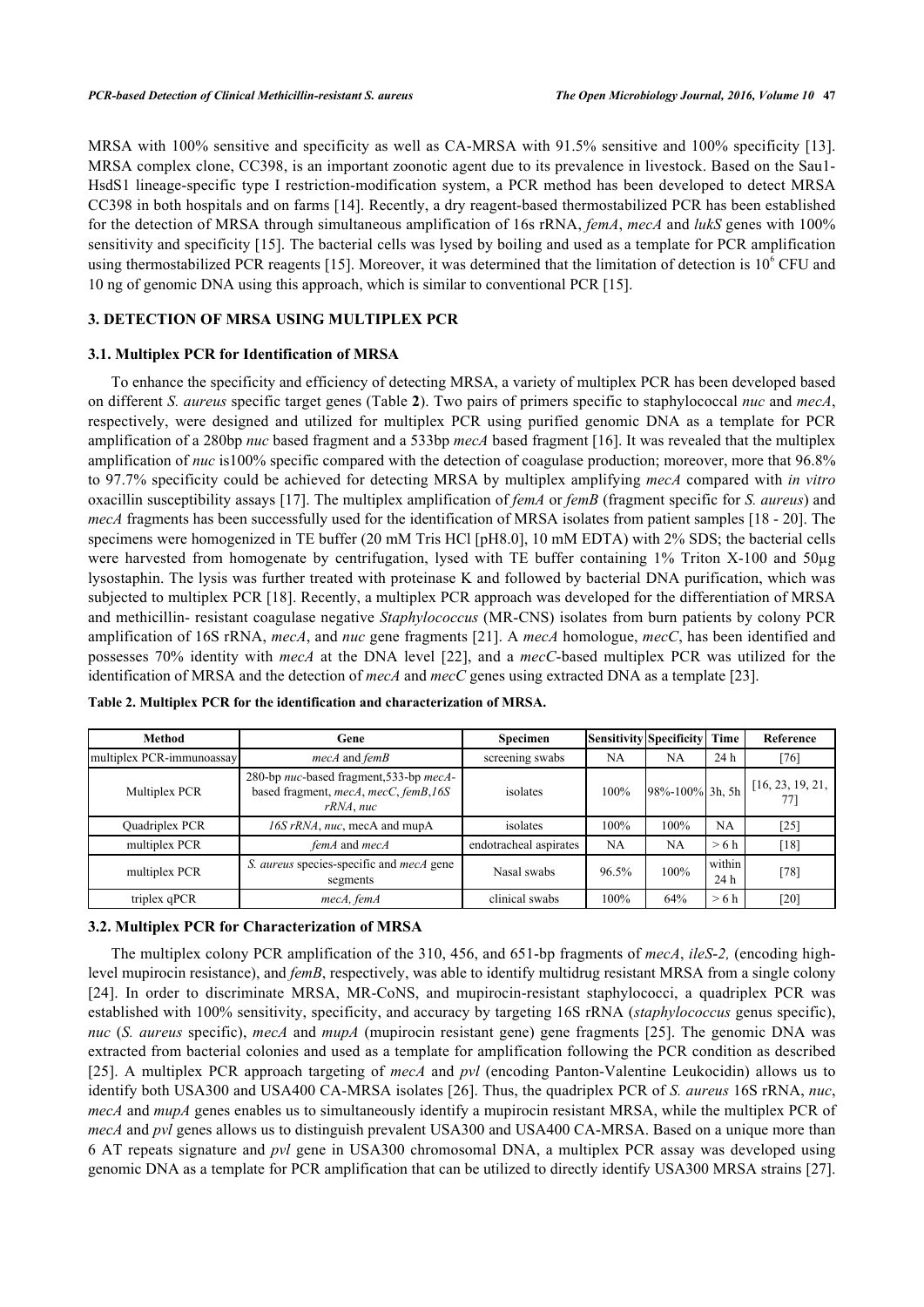Moreover, using bacterial lysates as template and optimized concentration of primer for each gene and PCR condition, a pentaplex PCR was developed for rapid identification and characterization of MRSA isolates by simultaneous PCR amplification of 16S rRNA gene, *femA*, *mecA*, *lukS* (encoding Panton-Valentine leukocidin, PVL), and an internal control gene fragments [\[28\]](#page-8-4). Using a similar strategy, a multiplex PCR for 16S rRNA, *nuc*, *mecA*, *pvl*, *czrC* (cadmium/zinc) and *qacA/B* (encoding antiseptic resistance) gene fragments was utilized to identify and characterize MRSA, PVL-positive and negative *S. aureus*, as well as discriminate CNS from the ocular samples [[29](#page-8-5)]. The above studies demonstrated that the multiplex PCR provides a rapid and reliable approach to identify and characterize MRSA isolates. The sensitivity, specificity, and efficiency of different multiplex PCR assays for identification and characterization of MRSA were compared and outlined in Table**2**.

| <b>Method</b>                                      | Gene               | Genus       | Specimen                             | Sensitivity | <b>Specificity</b> | <b>Time</b>         | Reference |
|----------------------------------------------------|--------------------|-------------|--------------------------------------|-------------|--------------------|---------------------|-----------|
| single-locus real time PCR                         | mecA               | <b>MRSA</b> | nasal swab                           | 92.3%       | 98.6%              | $< 90$ min          | $[32]$    |
| Tag Man real time PCR                              | fnbA               | S. aureus   | lower respiratory tract<br>specimens | 100%        | 100%               | 2 <sub>h</sub>      | $[30]$    |
| Real time PCR(Roche analyte-<br>specific reagents) | mecA               | S. aureus   | nasal swabs                          | NA          | NA                 | within 3-5 h        | $[33]$    |
| In house real-time PCR                             | mecA               | S. aureus   | nasal swabs                          | NA          | NA                 | within $3$ to $5$ h |           |
| Real time PCR                                      | $mecA$ , orfX, nuc | <b>MRSA</b> | blood cultures                       | 100%        | 99.2%              | $2h$ , $3h$         | [37, 42]  |
| Real time PCR                                      | SCCmec, orfX       | <b>MRSA</b> | nasal swabs                          | 100%        | 98.4%, 99%         | $\leq$ lh           | [34, 79]  |
| Real time PCR                                      | $Nuc$ ,<br>or f X  | <b>MRSA</b> | clinical swabs                       | 93%, 93.3%  | 89.6%<br>100%      | $< 90$ min          | [35, 80]  |
| Real time PCR                                      | <b>SCCmec</b>      | <b>MRSA</b> | screening swabs                      | 98.6%       | 99.4%              | $<$ 7 $h$           | [36]      |
| Real time PCR                                      | or f X             | <b>MRSA</b> | clinical isolates                    | 98%         | 100%               | $< 90$ min          | $[35]$    |

<span id="page-3-0"></span>

| Table 3. Identification of S. aureus, including MRSA, using Real-Time PCR. |  |  |
|----------------------------------------------------------------------------|--|--|
|----------------------------------------------------------------------------|--|--|

<span id="page-3-1"></span>**Table 4. Identification of** *S. aureus***, including MRSA, using multiplex RT-PCR.**

| <b>Method</b>                          | Gene                                                           | Genus                                      | <b>Specimen</b>    | <b>Sensitivity</b>               | <b>Specificity</b> |                | <b>Time Referencel</b> |
|----------------------------------------|----------------------------------------------------------------|--------------------------------------------|--------------------|----------------------------------|--------------------|----------------|------------------------|
| Multiplex real time<br><b>PCR</b>      | SCCmec/orfX junction; lukF<br>and <i>lukS</i>                  | <b>MRSA</b>                                | nasal swabs        | 95%, 93.5%                       | 99%, 82.9%         | <b>NA</b>      | [48, 50]               |
| Multiplex real time<br><b>PCR</b>      | various SRE sequences,<br>$or f X(Xsau325)$ ,<br><b>SCCmec</b> | <b>MRSA</b>                                | clinical specimens | <b>NA</b>                        | NA                 | $\leq$ 1 h     | [44, 45]               |
| Triplex real time PCR                  | mecA.coa, Sa442<br>, ermA, femA                                | S. aureus and<br>methicillin<br>resistance | Clinical isolates  | 100%                             | 100%               | 3 <sub>h</sub> | [43, 47]               |
| Triplex real time PCR                  | tuf, nuc, and $mecA$                                           | S. aureus                                  | blood culture      | 99.2%-100.0% 98.7%-100.0% 90 min |                    |                | $[51]$                 |
| Double triplex real time<br><b>PCR</b> | tuf, nuc, mecA, atlE, gap and<br>mvaA                          | <i>S.aureus</i>                            | blood culture      | <b>NA</b>                        | NA                 | 83 min         | $[52]$                 |

# **4. IDENTIFICATION OF** *S. AUREUS***, INCLUDING MRSA, USING REAL-TIME PCR**

Different real-time PCR assays have been established to the identification of *S. aureus* (Table**3**). *fnbA* gene (encoding a fibronectin-binding protein A) was utilized for real-time PCR (RT-PCR) to quantitatively detect *S. aureus* directly from lower respiratory tract samples of the patients[[30\]](#page-8-7). The genomic DNA was purified from bacterial samples and used as a template DNA for real-time PCR as described [\[30\]](#page-8-7). However, it is possible to obtain false negative results*,* as not every *S. aureus* isolate possesses *fnbA* gene [\[31](#page-8-13)]. Based on the fact that the *mecA* gene is located in the staphylococcal cassette chromosome *mec*, a MRSA-specific single-locus real-time PCR was developed for rapid detection of MRSA directly from swab samples [[32](#page-8-6) - [36](#page-8-12)]. The swab was votexed in 1 ml sample buffer, which was followed by centrifugation. The pellet was lysed in the lysis buffer and used for real-time PCR as described [\[http://www.geneohm.com](http://www.geneohm.com), [32](#page-8-6)]. Using this approach more than 92% sensitivity and 99% specificity could be achieved; however, it should be point out that other methods may be needed to confirm the assays, because using IDI-MRSA method 4.7% swab samples did not yield PCR product and 5.1% swab samples generated false positive [\[32\]](#page-8-6). RT-PCR has been successfully used to detect MRSA directly from blood culture bottles through targeting both *mecA* and *orfX* genes within 2 h [[37\]](#page-8-9). The bacterial lysis from 1μl of blood culture was used as a template for RT-PCR testing using the Cepheid SmartCycler® system (Cepheid, Sunnyvale, CA) with GeneOhm reagents (GeneOhm Sciences, San Diego, CA). This approach could reach 97% accuracy for the detection of MRSA directly from the cultured blood samples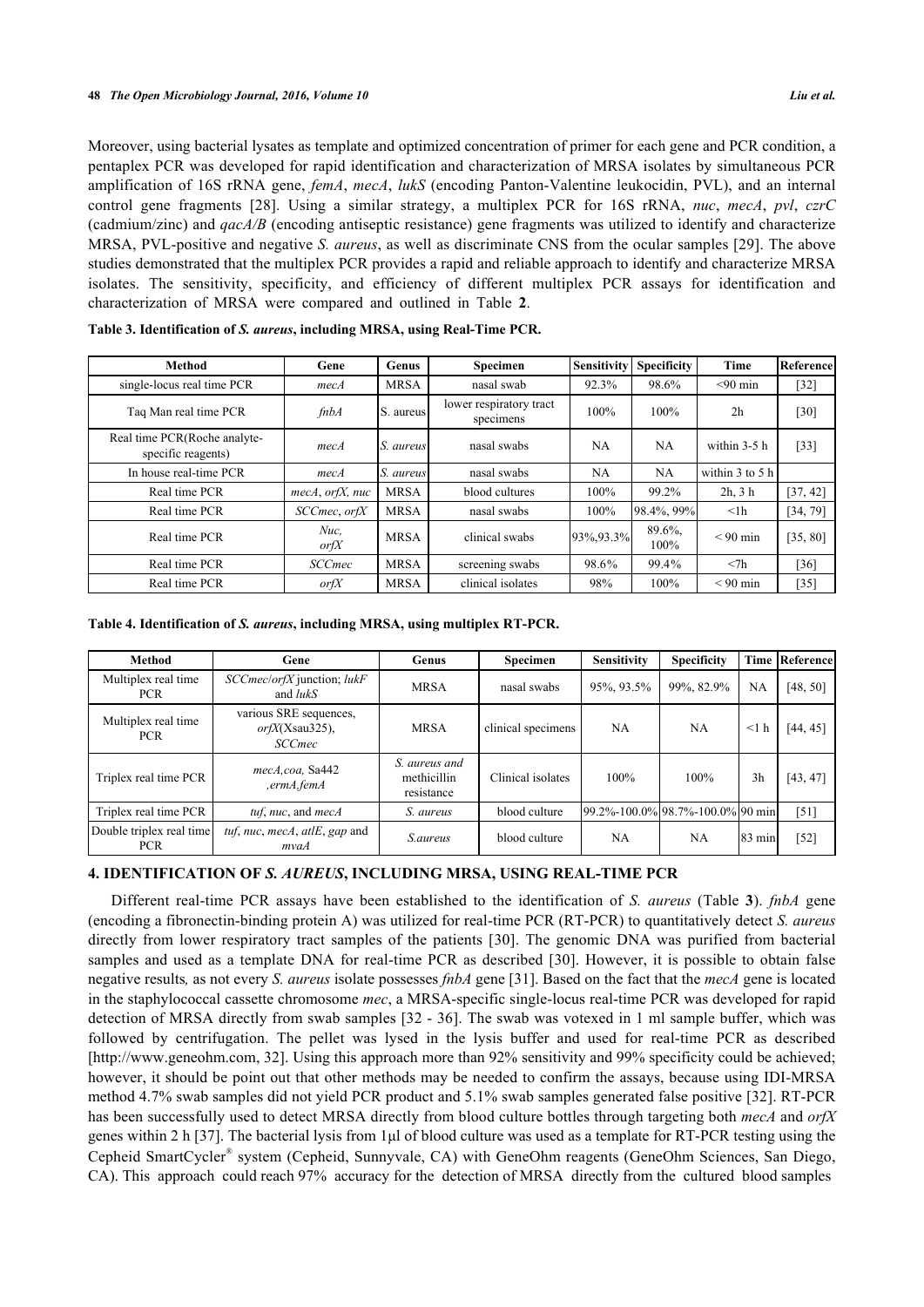[\[37](#page-8-9) - [39\]](#page-8-14). IDI-MRSA is a RT-PCR based and qualitatively diagnostic approach for the rapid detection of MRSA directly from nasal swabs (Infectio Diagnostic, Inc., Sainte-Foy, Québec, Canada). This approach could achieve 91.7% sensitivity and 93.5% specificity for the diagnosis of MRSA directly from nasal swab specimens [[40\]](#page-8-15). The IDI-MRSA assay can also be used to detect MRSA from pooled and individual samples cultivated in a selective broth medium with 96% sensitivity and specificity compared to the bacterial culture [[41\]](#page-8-16). Different approaches of genomic DNA extraction from blood culture were compared for RT-PCR detecting MRSA, and the results showed that the benzyl alcohol extraction is more reliable for the real-time amplification of the *mecA* and *nuc* genes and the rapid detection of MRSA /MSSA from the positive blood culture samples [[42\]](#page-9-0).

# **5. IDENTIFICATION OF** *S. AUREUS***, INCLUDING MRSA USING MULTIPLEX RT-PCR APPROACHES**

Different multiplex real-time PCR methods have been developed for diagnosis of MRSA from clinical specimens (Table **[4](#page-3-1)**). By targeting *mecA*, *ermA*, and *femA* genes, a triplex RT-PCR was developed using TaqMan probes and optimized concentrations of primers for the identification of MRSA from collected *S. aureus* samples within 3 h [[43\]](#page-9-5). Based on the staphylococcal cassette chromosome *mec* (SCCmec) and *S. aureus* specific *orfX* gene sequences, a set of primers specific to SCCmec sequence and three *orfX* specific beacon probes were designed and successfully used for rapid multiplex RT-PCR for the identification of MRSA from clinical samples [[44\]](#page-9-3). Either purified genomic DNA or crude DNA extract from bacterial cells could be utilized as a template for amplification. The sensitivity of this approach is high, and it could detect MRSA from a sample with 25 CFU of bacteria. Moreover, it provides a powerful approach to differentiate MRSA from clinical samples with different staphylococci [[44](#page-9-3), [45](#page-9-4)]. The specificity could be improved to reduce false positive results by including 16S rRNA gene in the multiplex RT-PCR [[46\]](#page-9-9). Moreover, The specificity of the diagnosis multiplex RT-PCR assay could also be enhanced by simultaneously detecting two *S. aureus* specific DNA sequences including Sa442 DNA sequence and *coa* gene [\[47\]](#page-9-6). Simultaneous amplification of *mecA*, *lukF* and *lukS* genes using RT-PCR was also used to detect MRSA from clinical swab samples with 95% sensitivity and 99% specificity [\[48](#page-9-1)]. It was revealed that two of the PVL-positive swabs were MRSA and three were MSSA [\[48](#page-9-1)]. Moreover, the multiplex RT-PCR amplification of *nuc*, *mecA*, *tst* and *lukS-PV* genes enables to identify MRSA isolates carrying toxic shock syndrome toxin I and/or Panton-Valentine leukocidin gene using the genomic DNA prepared from the clinical samples [[49\]](#page-9-10). It could be utilized to detect MRSA directly from nasal samples based upon the ability of SYBR Green I integrating into six dual priming AT-rich primers as described [[50](#page-9-2)]. This approach could detect 1 pg genomic DNA of MRSA isolates with relatively high sensitivity (93.5%) and specificity (82.9%) for the identification of MRSA from nasal samples [[51\]](#page-9-7). The *tuf* gene encodes an essential elongation factor Tu that is specific to *Staphylococcus* genus; the *nuc* gene is *S. aureus* specific; the *atlE* gene (encoding autolysin E) is *S. epidermidis* specific, the *gap* gene (encoding glyceraldehyde-3-phosphate dehydrogenase) is *S. hominis* specific, *mvaA* gene (encoding HMG-CoA reductase) is *S. heamolyticus* specific; and the *mecA* gene encodes methicillin resistance. Thus, the RT-PCR of these genes not only can be utilized to differentiate these species of staphylococci, including coagulase-positive *S. aureus* and coagulase-negative staphylococci, but also can be used to identify methicillin resistant staphylococci, including MSSA and MRCNS. By targeting the *tuf*, *nuc* and *mecA* genes, a triplex RT-PCR was developed to identify MRSA directly from positive blood culture bottles with more than 99% sensitivity and specificity [[51](#page-9-7)]. Furthermore, a double triplex RT-PCR was established to detect *tuf*, *nuc* and *mecA* genes in one reaction and *atlE*, *gap and mvaA* genes in another reaction tube simultaneously[[52](#page-9-8)]. This multiplex RT-PCR strategy has been successfully used to detect and differentiate *S. aureus*, *S. epidermidis*, *S. hominis*, and *S. heamolyticus* directly from Gram-positive blood culture bottles [\[52](#page-9-8)].

# **6. IDENTIFICATION OF MRSA USING DIFFERENT AUTOMATED MRSA RT-PCR SYSTEMS**

Due to the demand of rapid diagnosis of MRSA infections in public health sector, various automatic MRSA detection systems have been developed and utilized for high throughput screening of MRSA isolates directly from clinical samples (Table **[5](#page-5-0)**). A GeneXpert Dx system has been used for the identification of MRSA using an Xpert MRSA cartridge holding necessary reagents for RT-PCR detection of SCCmec. This system was used to detect MRSAspecific DNA sequence directly from different clinical samples, including transtracheal aspirates and bronchoalveolar fluid, blood cultures, and swabs [\[53](#page-9-11) - [58\]](#page-9-12). Different sensitivity and specificity have been determined for the detection of MRSA from different clinical samples. For blood culture samples an Xpert MRSA/SA Blood culture assay could achieve a higher specificity (100%), but low sensitivity (75%) for the detection of MRSA [[54\]](#page-9-13); for nasal swabs the sensitivity and specificity of MRSA detection were 69.2% and 97.7%, respectively [\[55](#page-9-14), [59](#page-10-4)]. No significant difference of performance exhibited between the Xpert MRSA and BD GeneOhm MRSA assays compared to golden standard culture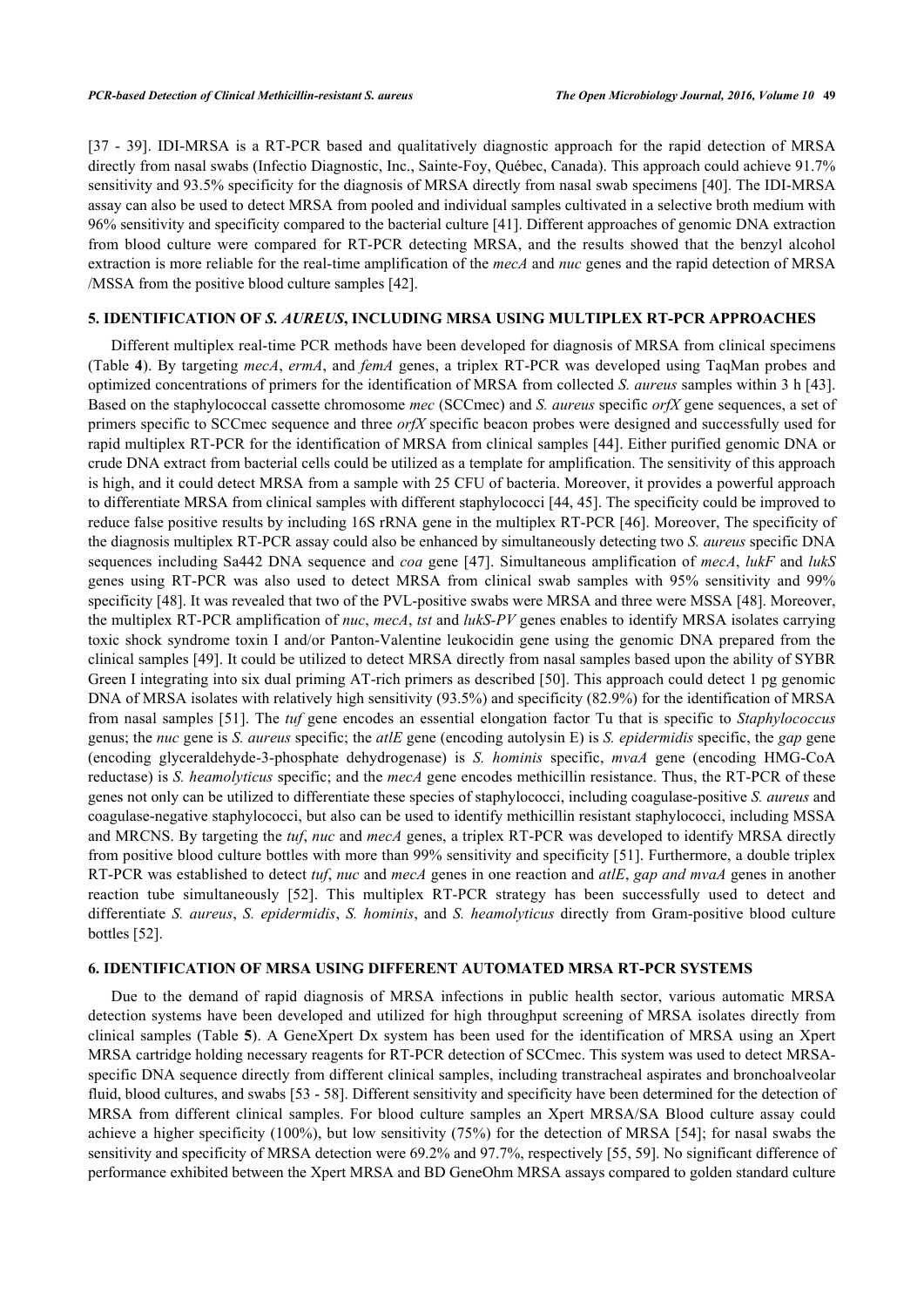methods [[60](#page-10-5) - [62\]](#page-10-6). A GenomEra CDX PCR system was developed for the rapid detection of MRSA from positive blood cultures with higher sensitivity (100%) and specificity (99.8%) [\[63](#page-10-0)]. Roche Diagnostics has developed a LightCycler MRSA Advanced Test system for RT-PCR detection of MRSA directly from nasal swabs with overall 83.3% sensitivity and 99% specificity [[64\]](#page-10-7). It was found that the sensitivity and specificity are similar between the LightCycler MRSA Advanced Teat and the Xpert MRSA assay for detection of MRSA from human swab specimens [\[65](#page-10-8)].

<span id="page-5-0"></span>

|  |  | Table 5. Identification of MRSA using different automated MRSA RT-PCR systems. |  |  |
|--|--|--------------------------------------------------------------------------------|--|--|
|  |  |                                                                                |  |  |

| Method                                                          | Gene                                                     | Genus       | Specimen                                    | <b>Sensitivity</b>                                      | <b>Specificity</b>                                      | <b>Time</b>                                                                            | Reference                              |
|-----------------------------------------------------------------|----------------------------------------------------------|-------------|---------------------------------------------|---------------------------------------------------------|---------------------------------------------------------|----------------------------------------------------------------------------------------|----------------------------------------|
| ChromID MRSA                                                    | mecA                                                     | <b>MRSA</b> | Nasal swabs                                 | 100%                                                    | 87.0%                                                   | NA                                                                                     | $[84]$                                 |
| <b>BD</b> GeneOhm<br>(IDI-MRSA)                                 | Junction of SCCmec<br>and $or f X$                       | <b>MRSA</b> | swabs                                       | 95.7%, 78.7%, 84.3%,<br>93.3%, 92%, 91.7%,<br>96%, 100% | 91.7%, 96.9%, 99.2%<br>95.2%, 98%, 93.5%,<br>96%, 98.6% | 5-6min per sample, or<br>1.5 <sub>h</sub>                                              | [40, 41, 61,<br>62, 81, 82,<br>87, 90] |
| real-time PCR<br>analyte-specific<br>reagent (ASR)<br>assay     |                                                          | <b>MRSA</b> | nasal swabs                                 | 100%                                                    | 92%                                                     | $<$ 2 hours                                                                            | $[85]$                                 |
| the GenomEra™<br><b>MRSA/SA</b>                                 | mecA and conserved<br>genomic S. aureus<br>sequence (SA) |             | MRSA blood culture                          | 100.0%,                                                 | 99.8%                                                   | within 1 h                                                                             | [63]                                   |
| Xpert MRSA                                                      | SCCmec, spa, mecA                                        | <b>MRSA</b> | swabs                                       | 99%, 100%, 95%,<br>78.3%, 90%, 89.3%<br>94.3% 86.3%     | 95.5%, 90.7%, 97%,<br>97.7%, 97%, 97.9%<br>93.2% 94.9%  | $1 h$ ; 1.9 h-2.6 h; or<br>2.35min per sample,<br>PCR cycling time of<br>$\leq$ 72 min | [53, 55, 56,<br>59, 60, 65,<br>86]     |
| Xpert MRSA                                                      | <b>SCCmec</b>                                            | <b>MRSA</b> | BC<br>specimens                             | 75%                                                     | 100%                                                    | 1.5 <sub>h</sub>                                                                       | $[54]$                                 |
| Xpert MRSA                                                      | spa, mecA, SCCmec                                        | <b>MRSA</b> | lower<br>respiratory<br>tract<br>secretions | 99.0%                                                   | 72.2%                                                   | $<1$ h                                                                                 | $[58]$                                 |
| Xpert MRSA                                                      | spa, mecA, junction of<br>SCCmec and orfX                | <b>MRSA</b> | Bone and<br>joint<br>infection              | 94.4%                                                   | 100%                                                    | < 1 h                                                                                  | $[57]$                                 |
| LightCycler Test                                                | SCCmec/orfX, mecA,<br><i>SCCmecintegration</i><br>site   | <b>MRSA</b> | swabs                                       | 95.7%, 88%, 83.3%,<br>95.2%, 100%, 95.2%                | 90.8%, 95.9%, 99.0%,<br>95.5%, 90.1%, 96.4%             | 1.40/4.74min per<br>sample                                                             | [64, 65, 85,<br>89, 90]                |
| LightCycler Test                                                | fragment of <i>mecA</i> and<br>fragment of Sa442         | <b>MRSA</b> | clinical<br>isolates                        | <b>NA</b>                                               | NA                                                      | within 4 h                                                                             | [83]                                   |
| LightCycler Test                                                | mecA                                                     | <b>MRSA</b> | blood culture                               | 100%                                                    | 100%                                                    | NA                                                                                     | $[88]$                                 |
| duplex LightCycler<br><b>PCR</b>                                | mecA, sa442                                              | <b>MRSA</b> | clinical<br>isolates and<br>type strains    | 100%                                                    | 100%                                                    | 70 min                                                                                 | $[91]$                                 |
| real-time<br>fluorescence PCR<br>with the<br>LightCycler device | sa442 and a 98-bp<br>fragment                            | <b>MRSA</b> | blood<br>cultures                           | 100%                                                    | 100%                                                    | 2 <sub>h</sub>                                                                         | $[39]$                                 |
| IsoAmp<br>RapidStaph<br>Detection kit                           | nuc, mecA                                                | MRSA        | blood culture                               | 100%                                                    | 100%                                                    | $<1.5~\mathrm{h}$                                                                      | [67]                                   |

# **7. IDENTIFICATION OF** *S. AUREUS* **AND MRSA USING ISOTHERMAL AMPLIFICATION APPROACHES**

Although PCR has been successfully used to amplify a specific DNA fragment, it requires a thermocycler and involves many cycles of reactions, including DNA denature, primer annealing, and extension, by changing temperature at different stages of reaction. Recently, the isothermal application technologies have been developed for amplification of DNA fragments; it costs effectively and can be used to rapidly amplify a specific DNA sequence, as it doesn't requires any thermocyclers to change reaction temperature. A helicase-dependent isothermal amplification (HDA) is based on the double-strand DNA unwinding activity of a helicase to separate strands, allowing primer annealing and extension with DNA polymerase [[66\]](#page-10-11). This approach was employed to detect *S. aureus* and MRSA directly from grampositive blood culture medium by targeting the *nuc* and *mecA* genes using a disposable device. Both the sensitivity and specificity could reach to 100% for clinical diagnosis of *S. aureus* and 100% and 98% for MRSA detection; the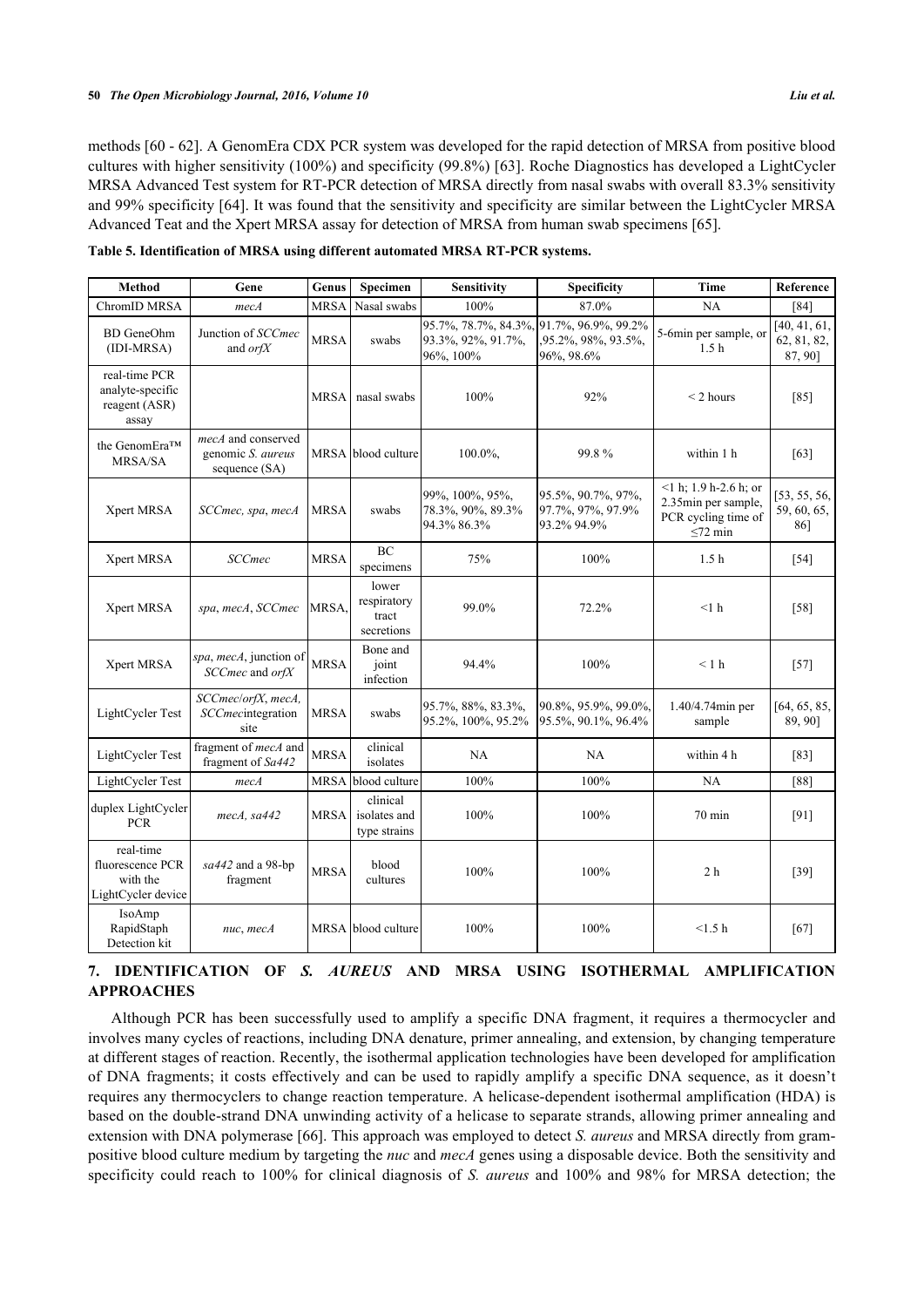detection limitation was 50 CFU/reaction [[67](#page-10-10)]. From the clinical swab samples, the overall relative sensitivity and specificity were 89% and 94%, respectively, for detection of *S. aureus* using the HDA-based assay [[68](#page-10-12)]. A loopmediated isothermal amplification (LAMP) uses 4-6 primers that recognizing 6-8 different regions of target DNA. A strand-displacing DNA polymerase with two primers initiates DNA synthesis and forms two loop structures to facilitate subsequent amplification of target DNA [[69](#page-10-13)]. A LAMP-based approach was employed to rapidly and directly detect MRSA in blood cultures by isothermal amplification of *spa* and *mecA* genes at 63°C. The diagnostic values of LAMP could reach to 92.3% sensitivity, 100% specificity, 100% positive predictive value, and 96.9% negative predictive value [\[70](#page-10-14)]. The results of LAMP were consistent with those of a duplex RT-PCR assay, but the LAMP-based detection is cost-effective [[70](#page-10-14)[, 71](#page-10-15)]. The LAMP-based technology has been explored to detect and differentiate *S. aureus*, including MRSA/MSSA, and to determine antibiotic resistant profiles of *S. aureus* from different samples by targeting *spa*/*mecA*, *nuc*/*mecA*, *orfX*, *femA*, f*emB*/*mecA*/*qacA*/*B* [[70](#page-10-14) - [74\]](#page-10-16).

The comparison of sensitivity and specificity among various isothermal amplification methods for detection of *S. aureus* and/or MRSA is listed in Table **[6](#page-6-4)**.

# **CONCLUSION**

Although different PCR-based molecular diagnostic technologies, including end-point PCR, real-time PCR, multiplex PCR, and isothermal amplification of specific target DNA sequence, have been successfully established and utilized for rapid detection of *S. aureus*, including MRSA and MSSA, directly from various clinical specimens, alternative approaches such as traditional golden standard culture method are necessary to further confirm the results due to false positive and false negative results. Targeting different genes and different PCR approaches can give distinct sensitivity and specificity. Thus, it is important to design reasonable strategy for rapid screening of MRSA directly from clinical samples. The recently developed isothermal amplification techniques provide a more convenient and costeffective strategy for the rapid identification of *S. aureus*.

| <b>Method</b>                                              | Gene            | Genus                    | Specimen              | <b>Sensitivity</b> | Specificity |                  | <b>Time Referencel</b> |
|------------------------------------------------------------|-----------------|--------------------------|-----------------------|--------------------|-------------|------------------|------------------------|
| Loop-mediated isothermal amplification                     | spa, mecA       | <b>MRSA</b>              | <b>Blood cultures</b> | 92.3%              | 100%        | 2 h              | $[70]$                 |
| Loop-mediated isothermal amplification                     | nuc, mecA, orfX | S. aureus<br><b>MRSA</b> | Strains and isolates  | 98.4%              | 100%        | $60 \text{ min}$ | [71, 72]               |
| Loop-mediated isothermal amplification                     | femA, arcC      | MRSA.<br><i>aureus</i>   | Clinical samples      | 96.9%, 100%        | 100%        | $80 \text{ min}$ | [73, 92]               |
| Isothermal signal-mediated amplification of<br>RNA(CytAMP) | coa and mecA    | <b>MRSA</b>              | Clinical isolates     | 100%               | 100%        | 3.5 <sub>h</sub> | [93]                   |
| 3 Loop-mediated isothermal amplification                   | femB, mecA      | MRSA                     | Isolates              | NA                 | 100%        | NA               | $[74]$                 |

<span id="page-6-4"></span>

| Table 6. Identification of S. aureus, including MRSA, using isothermal amplification. |  |  |  |
|---------------------------------------------------------------------------------------|--|--|--|
|                                                                                       |  |  |  |

#### **CONFLICT OF INTEREST**

The authors confirm that this article content has no conflict of interest.

## **ACKNOWLEDGEMENTS**

This work was partially funded by Shanghai Vocational College of A&F scholarship (Ying Liu), AES Hatch Formula Funds MIN-63-082 (Yinduo Ji) and NIH grant AI078951 (Yinduo Ji).

### **REFERENCES**

- <span id="page-6-0"></span>[1] Talan DA, Krishnadasan A, Gorwitz RJ, *et al.* Comparison of *Staphylococcus aureus* from skin and soft-tissue infections in US emergency department patients, 2004 and 2008. Clin Infect Dis 2011; 53(2): 144-9. [\[http://dx.doi.org/10.1093/cid/cir308](http://dx.doi.org/10.1093/cid/cir308)] [PMID: [21690621\]](http://www.ncbi.nlm.nih.gov/pubmed/21690621)
- <span id="page-6-1"></span>[2] Gleghorn K, Grimshaw E, Kelly EK. New antibiotics in the management of acute bacterial skin and skin structure infections. Skin Ther Lett 2015; 20(5): 7-9. [PMID: [26382907\]](http://www.ncbi.nlm.nih.gov/pubmed/26382907)
- <span id="page-6-2"></span>[3] Rodríguez-Baño J, Alcalá JC, Cisneros JM, *et al.* Community infections caused by extended-spectrum beta-lactamase-producing *Escherichia coli.* Arch Intern Med 2008; 168(17): 1897-902. [\[http://dx.doi.org/10.1001/archinte.168.17.1897\]](http://dx.doi.org/10.1001/archinte.168.17.1897) [PMID: [18809817](http://www.ncbi.nlm.nih.gov/pubmed/18809817)]
- <span id="page-6-3"></span>[4] Saruta K, Hoshina S, Machida K. Genetic identification of *Staphylococcus aureus* by polymerase chain reaction using single-base-pair mismatch in 16S ribosomal RNA gene. Microbiol Immunol 1995; 39(11): 839-44. [\[http://dx.doi.org/10.1111/j.1348-0421.1995.tb03280.x\]](http://dx.doi.org/10.1111/j.1348-0421.1995.tb03280.x) [PMID: [8657010](http://www.ncbi.nlm.nih.gov/pubmed/8657010)]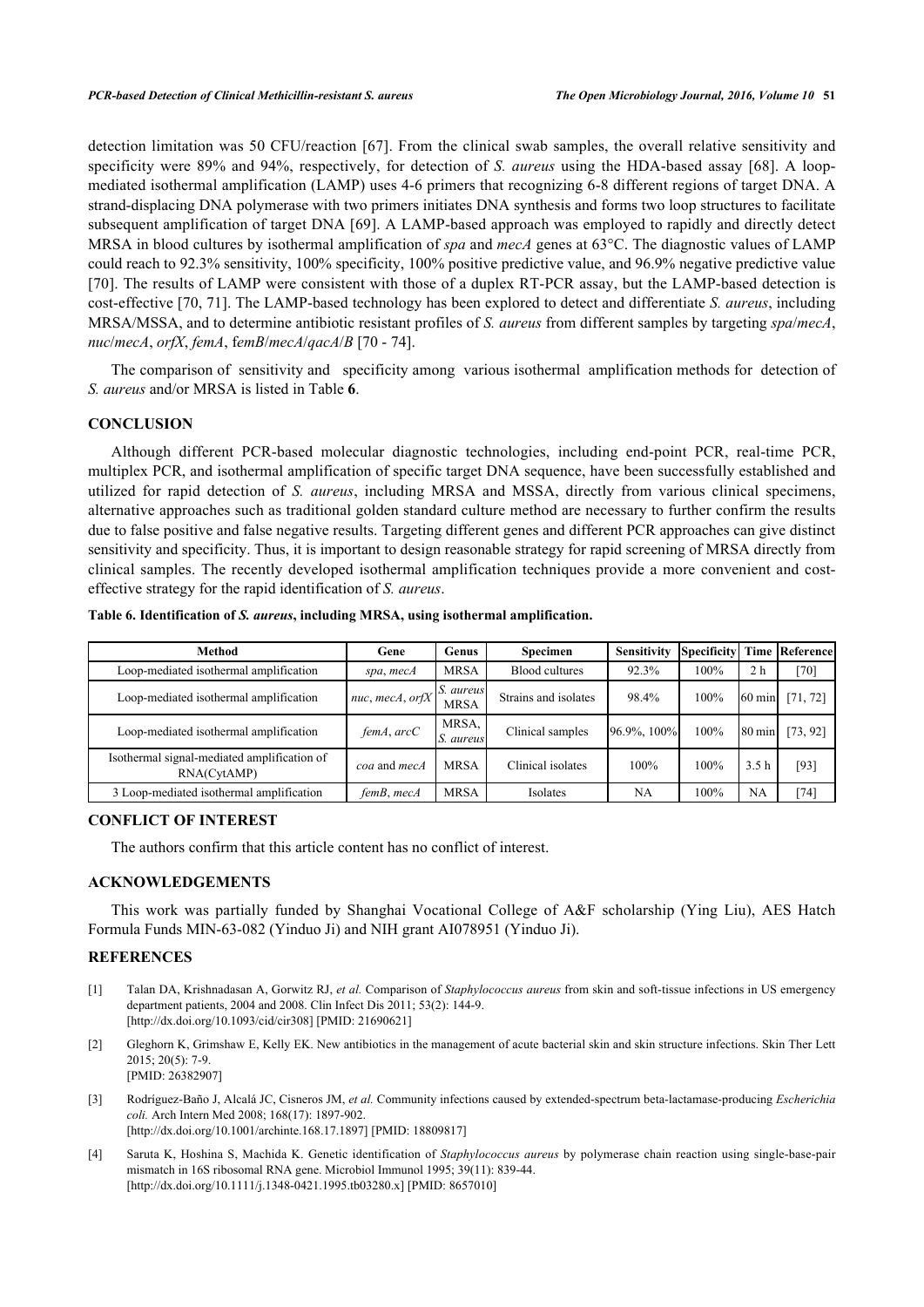#### **52** *The Open Microbiology Journal, 2016, Volume 10 Liu et al.*

- <span id="page-7-0"></span>[5] Martineau F, Picard FJ, Roy PH, Ouellette M, Bergeron MG. Species-specific and ubiquitous-DNA-based assays for rapid identification of *Staphylococcus aureus.* J Clin Microbiol 1998; 36(3): 618-23. [PMID: [9508283\]](http://www.ncbi.nlm.nih.gov/pubmed/9508283)
- <span id="page-7-1"></span>[6] Brakstad OG, Aasbakk K, Maeland JA. Detection of *Staphylococcus aureus* by polymerase chain reaction amplification of the nuc gene. J Clin Microbiol 1992; 30(7): 1654-60. [PMID: [1629319\]](http://www.ncbi.nlm.nih.gov/pubmed/1629319)
- <span id="page-7-2"></span>[7] Banada PP, Chakravorty S, Shah D, Burday M, Mazzella FM, Alland D. Highly sensitive detection of *Staphylococcus aureus* directly from patient blood. PLoS One 2012; 7(2): e31126. [\[http://dx.doi.org/10.1371/journal.pone.0031126](http://dx.doi.org/10.1371/journal.pone.0031126)] [PMID: [22363564\]](http://www.ncbi.nlm.nih.gov/pubmed/22363564)
- <span id="page-7-3"></span>[8] Liu ZM, Shi XM, Pan F. Species-specific diagnostic marker for rapid identification of *Staphylococcus aureus.* Diagn Microbiol Infect Dis 2007; 59(4): 379-82. [\[http://dx.doi.org/10.1016/j.diagmicrobio.2007.06.011\]](http://dx.doi.org/10.1016/j.diagmicrobio.2007.06.011) [PMID: [17911002](http://www.ncbi.nlm.nih.gov/pubmed/17911002)]
- <span id="page-7-8"></span>[9] Oshima T, Miyachi H, Fusegawa H, Masukawa A, Ikeda M, Ando Y. Detection of methicillin-resistant *Staphylococcus aureus* by in vitro enzymatic amplification of *mecA* and *femA* genes. Rinsho Byori 1993; 41(7): 773-8. [PMID: [8361047\]](http://www.ncbi.nlm.nih.gov/pubmed/8361047)
- <span id="page-7-4"></span>[10] Jayaratne P, Rutherford C. Detection of methicillin-resistant *Staphylococcus aureus* (MRSA) from growth on mannitol salt oxacillin agar using PCR for nosocomial surveillance. Diagn Microbiol Infect Dis 1999; 35(1): 13-8. [\[http://dx.doi.org/10.1016/S0732-8893\(99\)00060-7\]](http://dx.doi.org/10.1016/S0732-8893(99)00060-7) [PMID: [10529876](http://www.ncbi.nlm.nih.gov/pubmed/10529876)]
- <span id="page-7-9"></span>[11] Eigner U, Veldenzer A, Fahr AM, Holfelder M. Retrospective evaluation of a PCR based assay for the direct detection of methicillin-resistant *Staphylococcus aureus* in clinical specimen. Clin Lab 2012; 58(11-12): 1319-21. [PMID: [23289206\]](http://www.ncbi.nlm.nih.gov/pubmed/23289206)
- <span id="page-7-10"></span>[12] Cuny C, Witte W. PCR for the identification of methicillin-resistant *Staphylococcus aureus* (MRSA) strains using a single primer pair specific for SCCmec elements and the neighbouring chromosome-borne orfX. Clin Microbiol Infect 2005; 11(10): 834-7. [\[http://dx.doi.org/10.1111/j.1469-0691.2005.01236.x\]](http://dx.doi.org/10.1111/j.1469-0691.2005.01236.x) [PMID: [16153258](http://www.ncbi.nlm.nih.gov/pubmed/16153258)]
- <span id="page-7-11"></span>[13] Chadwick SG, Prasad A, Smith WL, Mordechai E, Adelson ME, Gygax SE. Detection of epidemic USA300 community-associated methicillin-resistant *Staphylococcus aureus* strains by use of a single allele-specific PCR assay targeting a novel polymorphism of *Staphylococcus aureus pbp3.* J Clin Microbiol 2013; 51(8): 2541-50. [\[http://dx.doi.org/10.1128/JCM.00417-13](http://dx.doi.org/10.1128/JCM.00417-13)] [PMID: [23698534\]](http://www.ncbi.nlm.nih.gov/pubmed/23698534)
- <span id="page-7-5"></span>[14] Stegger M, Lindsay JA, Moodley A, Skov R, Broens EM, Guardabassi L. Rapid PCR detection of *Staphylococcus aureus* clonal complex 398 by targeting the restriction-modification system carrying *sau1-hsdS1.* J Clin Microbiol 2011; 49(2): 732-4. [\[http://dx.doi.org/10.1128/JCM.01970-10](http://dx.doi.org/10.1128/JCM.01970-10)] [PMID: [21123532\]](http://www.ncbi.nlm.nih.gov/pubmed/21123532)
- <span id="page-7-6"></span>[15] Al-Talib H, Yean CY, Al-Khateeb A, Hasan H, Ravichandran M. Rapid detection of methicillin-resistant *Staphylococcus aureus* by a newly developed dry reagent-based polymerase chain reaction assay. J Microbiol Immunol Infect 2014; 47(6): 484-90. [\[http://dx.doi.org/10.1016/j.jmii.2013.06.004\]](http://dx.doi.org/10.1016/j.jmii.2013.06.004) [PMID: [23927820](http://www.ncbi.nlm.nih.gov/pubmed/23927820)]
- <span id="page-7-12"></span>[16] Barski P, Piechowicz L, Galiński J, Kur J. Rapid assay for detection of methicillin-resistant *Staphylococcus aureus* using multiplex PCR. Mol Cell Probes 1996; 10(6): 471-5. [\[http://dx.doi.org/10.1006/mcpr.1996.0066](http://dx.doi.org/10.1006/mcpr.1996.0066)] [PMID: [9025087\]](http://www.ncbi.nlm.nih.gov/pubmed/9025087)
- <span id="page-7-13"></span>[17] Brakstad OG, Maeland JA, Tveten Y. Multiplex polymerase chain reaction for detection of genes for *Staphylococcus aureus* thermonuclease and methicillin resistance and correlation with oxacillin resistance. APMIS 1993; 101(9): 681-8. [\[http://dx.doi.org/10.1111/j.1699-0463.1993.tb00165.x\]](http://dx.doi.org/10.1111/j.1699-0463.1993.tb00165.x) [PMID: [8240787](http://www.ncbi.nlm.nih.gov/pubmed/8240787)]
- <span id="page-7-14"></span>[18] Vannuffel P, Laterre PF, Bouyer M, *et al.* Rapid and specific molecular identification of methicillin-resistant *Staphylococcus aureus* in endotracheal aspirates from mechanically ventilated patients. J Clin Microbiol 1998; 36(8): 2366-8. [PMID: [9666026\]](http://www.ncbi.nlm.nih.gov/pubmed/9666026)
- <span id="page-7-18"></span>[19] Domann E, Hossain H, Füssle R, Chakraborty T. Rapid and reliable detection of multiresistent *Staphylococcus aureus* (MRSA) by multiplex PCR. Dtsch Med Wochenschr 2000; 125(20): 613-8. [\[http://dx.doi.org/10.1055/s-2007-1024385](http://dx.doi.org/10.1055/s-2007-1024385)] [PMID: [11256043\]](http://www.ncbi.nlm.nih.gov/pubmed/11256043)
- <span id="page-7-15"></span>[20] Francois P, Pittet D, Bento M, *et al.* Rapid detection of methicillin-resistant *Staphylococcus aureus* directly from sterile or nonsterile clinical samples by a new molecular assay. J Clin Microbiol 2003; 41(1): 254-60. [\[http://dx.doi.org/10.1128/JCM.41.1.254-260.2003](http://dx.doi.org/10.1128/JCM.41.1.254-260.2003)] [PMID: [12517857\]](http://www.ncbi.nlm.nih.gov/pubmed/12517857)
- <span id="page-7-16"></span>[21] Montazeri EA, Khosravi AD, Jolodar A, Ghaderpanah M, Azarpira S. Identification of methicillin-resistant *Staphylococcus aureus* (MRSA) strains isolated from burn patients by multiplex PCR. Burns 2015; 41(3): 590-4. [\[http://dx.doi.org/10.1016/j.burns.2014.08.018\]](http://dx.doi.org/10.1016/j.burns.2014.08.018) [PMID: [25441547](http://www.ncbi.nlm.nih.gov/pubmed/25441547)]
- <span id="page-7-7"></span>[22] García-Álvarez L, Holden MT, Lindsay H, *et al.* Meticillin-resistant *Staphylococcus aureus* with a novel *mecA* homologue in human and bovine populations in the UK and Denmark: a descriptive study. Lancet Infect Dis 2011; 11(8): 595-603. [\[http://dx.doi.org/10.1016/S1473-3099\(11\)70126-8\]](http://dx.doi.org/10.1016/S1473-3099(11)70126-8) [PMID: [21641281](http://www.ncbi.nlm.nih.gov/pubmed/21641281)]
- <span id="page-7-17"></span>[23] Becker K, Larsen AR, Skov RL, *et al.* Evaluation of a modular multiplex-PCR methicillin-resistant *Staphylococcus aureus* detection assay adapted for *mecC* detection. J Clin Microbiol 2013; 51(6): 1917-9. [\[http://dx.doi.org/10.1128/JCM.00075-13](http://dx.doi.org/10.1128/JCM.00075-13)] [PMID: [23515551\]](http://www.ncbi.nlm.nih.gov/pubmed/23515551)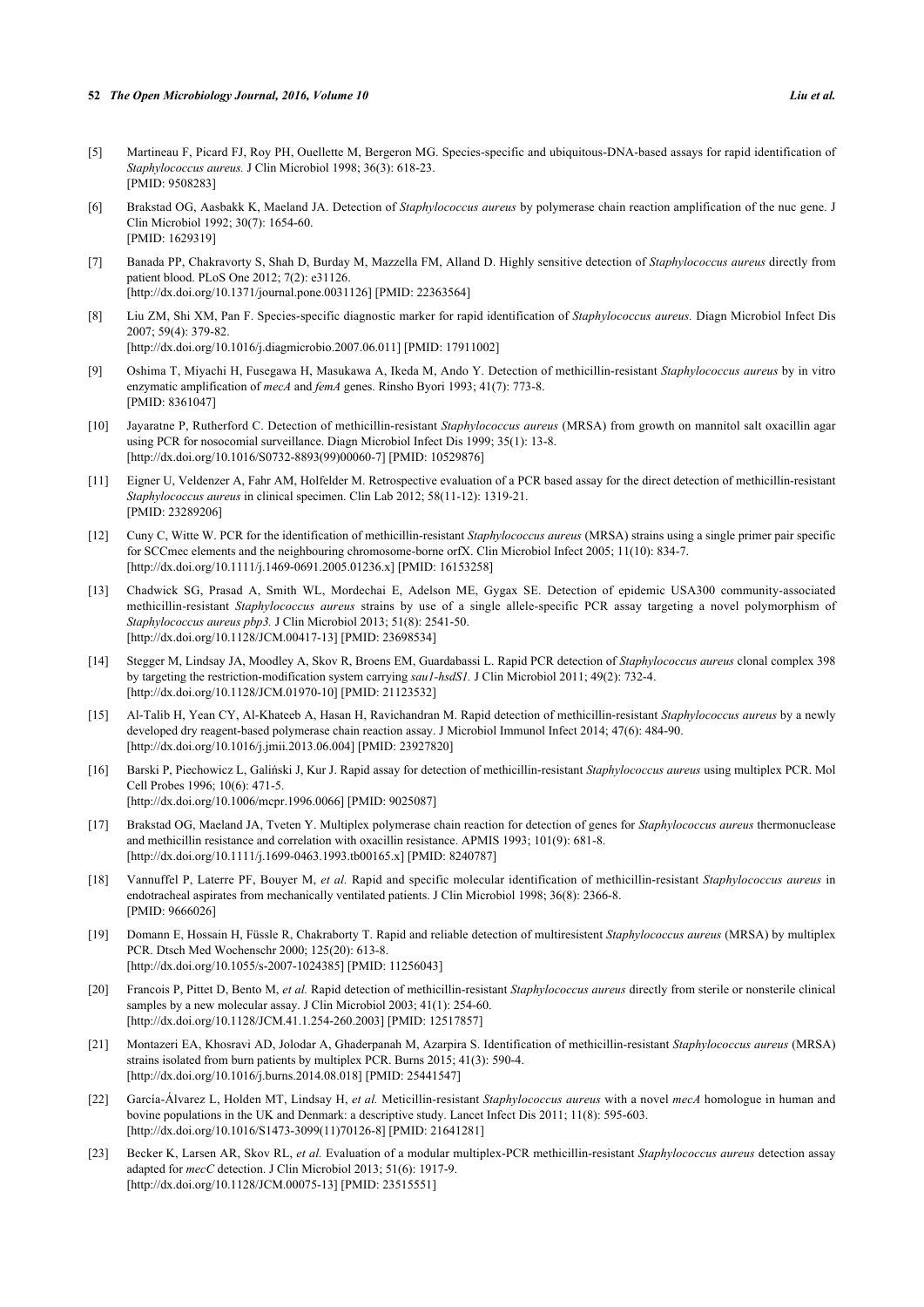- <span id="page-8-1"></span>[24] Pérez-Roth E, Claverie-Martín F, Villar J, Méndez-Alvarez S. Multiplex PCR for simultaneous identification of *Staphylococcus aureus* and detection of methicillin and mupirocin resistance. J Clin Microbiol 2001; 39(11): 4037-41. [\[http://dx.doi.org/10.1128/JCM.39.11.4037-4041.2001](http://dx.doi.org/10.1128/JCM.39.11.4037-4041.2001)] [PMID: [11682527\]](http://www.ncbi.nlm.nih.gov/pubmed/11682527)
- <span id="page-8-0"></span>[25] Zhang K, Sparling J, Chow BL, *et al.* New quadriplex PCR assay for detection of methicillin and mupirocin resistance and simultaneous discrimination of *Staphylococcus aureus* from coagulase-negative staphylococci. J Clin Microbiol 2004; 42(11): 4947-55. [\[http://dx.doi.org/10.1128/JCM.42.11.4947-4955.2004](http://dx.doi.org/10.1128/JCM.42.11.4947-4955.2004)] [PMID: [15528678\]](http://www.ncbi.nlm.nih.gov/pubmed/15528678)
- <span id="page-8-2"></span>[26] Zhang K, McClure JA, Elsayed S, Louie T, Conly JM. Novel multiplex PCR assay for simultaneous identification of community-associated methicillin-resistant *Staphylococcus aureus* strains USA300 and USA400 and detection of *mecA* and Panton-Valentine leukocidin genes, with discrimination of *Staphylococcus aureus* from coagulase-negative staphylococci. J Clin Microbiol 2008; 46(3): 1118-22. [\[http://dx.doi.org/10.1128/JCM.01309-07](http://dx.doi.org/10.1128/JCM.01309-07)] [PMID: [18160447\]](http://www.ncbi.nlm.nih.gov/pubmed/18160447)
- <span id="page-8-3"></span>[27] Bonnstetter KK, Wolter DJ, Tenover FC, McDougal LK, Goering RV. Rapid multiplex PCR assay for identification of USA300 communityassociated methicillin-resistant *Staphylococcus aureus* isolates. J Clin Microbiol 2007; 45(1): 141-6. [\[http://dx.doi.org/10.1128/JCM.01228-06](http://dx.doi.org/10.1128/JCM.01228-06)] [PMID: [17093011\]](http://www.ncbi.nlm.nih.gov/pubmed/17093011)
- <span id="page-8-4"></span>[28] Al-Talib H, Yean CY, Al-Khateeb A, *et al.* A pentaplex PCR assay for the rapid detection of methicillin-resistant *Staphylococcus aureus* and Panton-Valentine Leucocidin. BMC Microbiol 2009; 9: 113. [\[http://dx.doi.org/10.1186/1471-2180-9-113\]](http://dx.doi.org/10.1186/1471-2180-9-113) [PMID: [19476638](http://www.ncbi.nlm.nih.gov/pubmed/19476638)]
- <span id="page-8-5"></span>[29] Panda S, Kar S, Choudhury R, Sharma S, Singh DV. Development and evaluation of hexaplex PCR for rapid detection of methicillin, cadmium/zinc and antiseptic-resistant staphylococci, with simultaneous identification of PVL-positive and -negative *Staphylococcus aureus* and coagulase negative staphylococci. FEMS Microbiol Lett 2014; 352(1): 114-22. [\[http://dx.doi.org/10.1111/1574-6968.12383](http://dx.doi.org/10.1111/1574-6968.12383)] [PMID: [24417390](http://www.ncbi.nlm.nih.gov/pubmed/24417390)]
- <span id="page-8-7"></span>[30] Ghodousi A, Nomanpour B, Davoudi S, *et al.* Application of fnbA gene as new target for the species-specific and quantitative detection of *Staphylococcus aureus* directly from lower respiratory tract specimens by real time PCR. Indian J Pathol Microbiol 2012; 55(4): 490-5. [\[http://dx.doi.org/10.4103/0377-4929.107787](http://dx.doi.org/10.4103/0377-4929.107787)] [PMID: [23455786](http://www.ncbi.nlm.nih.gov/pubmed/23455786)]
- <span id="page-8-13"></span>[31] O'Neill E, Humphreys H, O'Gara JP. Carriage of both the fnbA and fnbB genes and growth at 37 degrees C promote FnBP-mediated biofilm development in meticillin-resistant *Staphylococcus aureus* clinical isolates. J Med Microbiol 2009; 58(Pt 4): 399-402. [\[http://dx.doi.org/10.1099/jmm.0.005504-0](http://dx.doi.org/10.1099/jmm.0.005504-0)] [PMID: [19273632\]](http://www.ncbi.nlm.nih.gov/pubmed/19273632)
- <span id="page-8-6"></span>[32] Oberdorfer K, Pohl S, Frey M, Heeg K, Wendt C. Evaluation of a single-locus real-time polymerase chain reaction as a screening test for specific detection of methicillin-resistant *Staphylococcus aureus* in ICU patients. Eur J Clin Microbiol Infect Dis 2006; 25(10): 657-63. [\[http://dx.doi.org/10.1007/s10096-006-0203-2\]](http://dx.doi.org/10.1007/s10096-006-0203-2) [PMID: [17024506](http://www.ncbi.nlm.nih.gov/pubmed/17024506)]
- <span id="page-8-8"></span>[33] Mehta MS, Paule SM, Hacek DM, Thomson RB, Kaul KL, Peterson LR. Optimization of a laboratory-developed test utilizing roche analytespecific reagents for detection of *Staphylococcus aureus*, methicillin-resistant *S. aureus*, and vancomycin-resistant *Enterococcus* species. J Clin Microbiol 2008; 46(7): 2377-80. [\[http://dx.doi.org/10.1128/JCM.00230-08](http://dx.doi.org/10.1128/JCM.00230-08)] [PMID: [18448688\]](http://www.ncbi.nlm.nih.gov/pubmed/18448688)
- <span id="page-8-10"></span>[34] Huletsky A, Lebel P, Picard FJ, *et al.* Identification of methicillin-resistant *Staphylococcus aureus* carriage in less than 1 hour during a hospital surveillance program. Clin Infect Dis 2005; 40(7): 976-81. [\[http://dx.doi.org/10.1086/428579\]](http://dx.doi.org/10.1086/428579) [PMID: [15824989](http://www.ncbi.nlm.nih.gov/pubmed/15824989)]
- <span id="page-8-11"></span>[35] Hagen RM, Seegmüller I, Navai J, Kappstein I, Lehn N, Miethke T. Development of a real-time PCR assay for rapid identification of methicillin-resistant *Staphylococcus aureus* from clinical samples. Int J Med Microbiol 2005; 295(2): 77-86. [\[http://dx.doi.org/10.1016/j.ijmm.2004.12.008\]](http://dx.doi.org/10.1016/j.ijmm.2004.12.008) [PMID: [15969468](http://www.ncbi.nlm.nih.gov/pubmed/15969468)]
- <span id="page-8-12"></span>[36] Danial J, Noel M, Templeton KE, *et al.* Real-time evaluation of an optimized real-time PCR assay *versus* Brilliance chromogenic MRSA agar for the detection of meticillin-resistant *Staphylococcus aureus* from clinical specimens. J Med Microbiol 2011; 60(Pt 3): 323-8. [\[http://dx.doi.org/10.1099/jmm.0.025288-0](http://dx.doi.org/10.1099/jmm.0.025288-0)] [PMID: [21109629\]](http://www.ncbi.nlm.nih.gov/pubmed/21109629)
- <span id="page-8-9"></span>[37] Stratidis J, Bia FJ, Edberg SC. Use of real-time polymerase chain reaction for identification of methicillin-resistant *Staphylococcus aureus* directly from positive blood culture bottles. Diagn Microbiol Infect Dis 2007; 58(2): 199-202. [\[http://dx.doi.org/10.1016/j.diagmicrobio.2006.12.017\]](http://dx.doi.org/10.1016/j.diagmicrobio.2006.12.017) [PMID: [17368796](http://www.ncbi.nlm.nih.gov/pubmed/17368796)]
- [38] Wellinghausen N, Siegel D, Gebert S, Winter J. Rapid detection of *Staphylococcus aureus* bacteremia and methicillin resistance by real-time PCR in whole blood samples. Eur J Clin Microbiol Infect Dis 2009; 28(8): 1001-5. [\[http://dx.doi.org/10.1007/s10096-009-0723-7\]](http://dx.doi.org/10.1007/s10096-009-0723-7) [PMID: [19277734](http://www.ncbi.nlm.nih.gov/pubmed/19277734)]
- <span id="page-8-14"></span>[39] Tan TY, Corden S, Barnes R, Cookson B. Rapid identification of methicillin-resistant *Staphylococcus aureus* from positive blood cultures by real-time fluorescence PCR. J Clin Microbiol 2001; 39(12): 4529-31. [\[http://dx.doi.org/10.1128/JCM.39.12.4529-4531.2001](http://dx.doi.org/10.1128/JCM.39.12.4529-4531.2001)] [PMID: [11724876\]](http://www.ncbi.nlm.nih.gov/pubmed/11724876)
- <span id="page-8-15"></span>[40] Warren DK, Liao RS, Merz LR, Eveland M, Dunne WM Jr. Detection of methicillin-resistant *Staphylococcus aureus* directly from nasal swab specimens by a real-time PCR assay. J Clin Microbiol 2004; 42(12): 5578-81. [\[http://dx.doi.org/10.1128/JCM.42.12.5578-5581.2004](http://dx.doi.org/10.1128/JCM.42.12.5578-5581.2004)] [PMID: [15583284\]](http://www.ncbi.nlm.nih.gov/pubmed/15583284)
- <span id="page-8-16"></span>[41] Desjardins M, Guibord C, Lalonde B, Toye B, Ramotar K. Evaluation of the IDI-MRSA assay for detection of methicillin-resistant *Staphylococcus aureus* from nasal and rectal specimens pooled in a selective broth. J Clin Microbiol 2006; 44(4): 1219-23. [\[http://dx.doi.org/10.1128/JCM.44.4.1219-1223.2006](http://dx.doi.org/10.1128/JCM.44.4.1219-1223.2006)] [PMID: [16597841\]](http://www.ncbi.nlm.nih.gov/pubmed/16597841)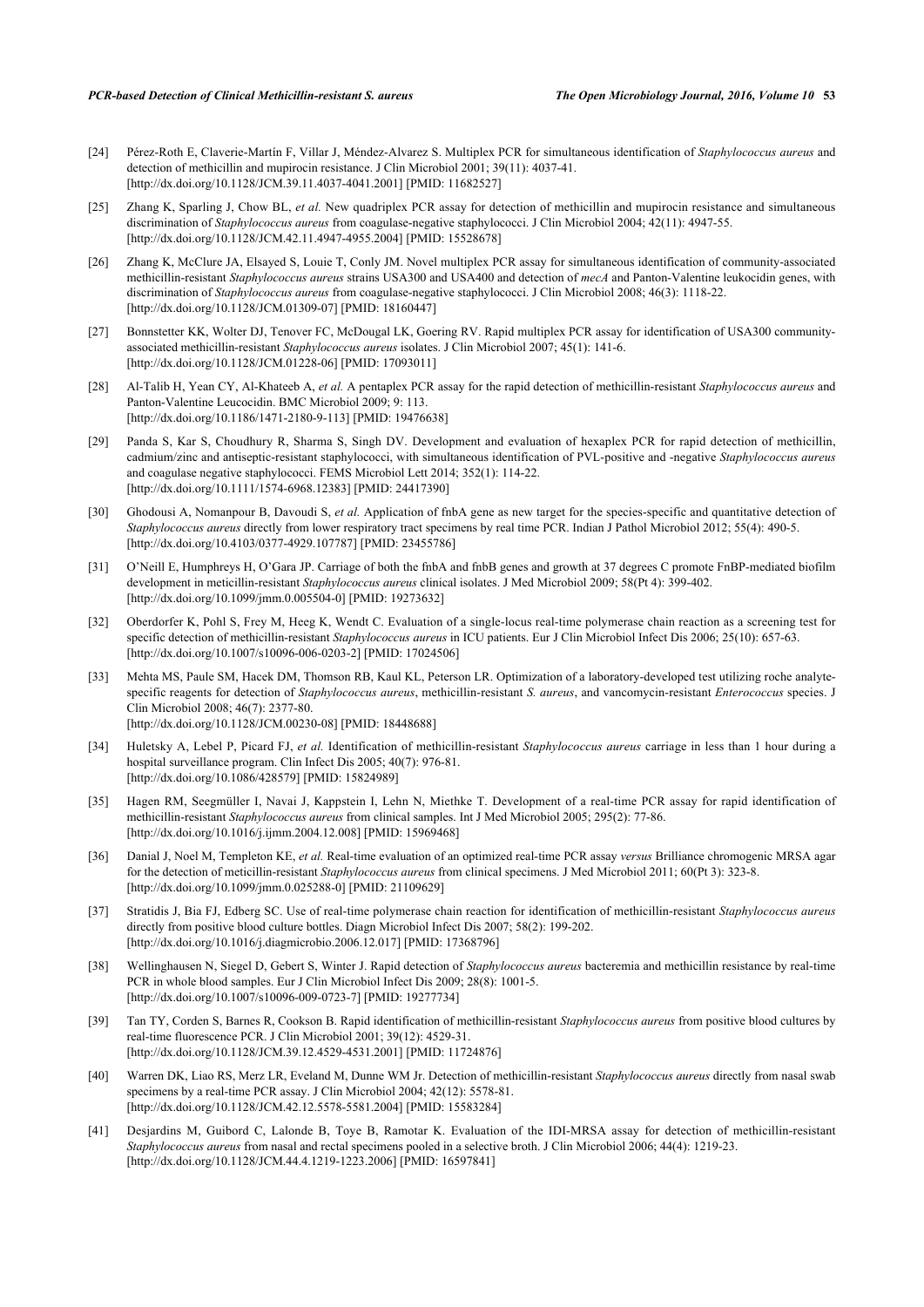- <span id="page-9-0"></span>[42] Hogg GM, McKenna JP, Ong G. Rapid detection of methicillin-susceptible and methicillin-resistant *Staphylococcus aureus* directly from positive BacT/Alert blood culture bottles using real-time polymerase chain reaction: evaluation and comparison of 4 DNA extraction methods. Diagn Microbiol Infect Dis 2008; 61(4): 446-52. [\[http://dx.doi.org/10.1016/j.diagmicrobio.2008.03.012\]](http://dx.doi.org/10.1016/j.diagmicrobio.2008.03.012) [PMID: [18501547](http://www.ncbi.nlm.nih.gov/pubmed/18501547)]
- <span id="page-9-5"></span>[43] Sabet NS, Subramaniam G, Navaratnam P, Sekaran SD. Detection of *mecA* and *ermA* genes and simultaneous identification of *Staphylococcus aureus* using triplex real-time PCR from Malaysian *S. aureus* strain collections. Int J Antimicrob Agents 2007; 29(5): 582-5. [\[http://dx.doi.org/10.1016/j.ijantimicag.2006.12.017](http://dx.doi.org/10.1016/j.ijantimicag.2006.12.017)] [PMID: [17314034\]](http://www.ncbi.nlm.nih.gov/pubmed/17314034)
- <span id="page-9-3"></span>[44] Huletsky A, Giroux R, Rossbach V, *et al.* New real-time PCR assay for rapid detection of methicillin-resistant *Staphylococcus aureus* directly from specimens containing a mixture of staphylococci. J Clin Microbiol 2004; 42(5): 1875-84. [\[http://dx.doi.org/10.1128/JCM.42.5.1875-1884.2004](http://dx.doi.org/10.1128/JCM.42.5.1875-1884.2004)] [PMID: [15131143\]](http://www.ncbi.nlm.nih.gov/pubmed/15131143)
- <span id="page-9-4"></span>[45] Söderquist B, Neander M, Dienus O, *et al.* Real-time multiplex PCR for direct detection of methicillin-resistant *Staphylococcus aureus* (MRSA) in clinical samples enriched by broth culture. APMIS 2012; 120(5): 427-32. [\[http://dx.doi.org/10.1111/j.1600-0463.2011.02849.x\]](http://dx.doi.org/10.1111/j.1600-0463.2011.02849.x) [PMID: [22515298](http://www.ncbi.nlm.nih.gov/pubmed/22515298)]
- <span id="page-9-9"></span>[46] Kim JU, Cha CH, An HK, Lee HJ, Kim MN. Multiplex real-time PCR assay for detection of methicillin-resistant *Staphylococcus aureus* (MRSA) strains suitable in regions of high MRSA endemicity. J Clin Microbiol 2013; 51(3): 1008-13. [\[http://dx.doi.org/10.1128/JCM.02495-12](http://dx.doi.org/10.1128/JCM.02495-12)] [PMID: [23269729\]](http://www.ncbi.nlm.nih.gov/pubmed/23269729)
- <span id="page-9-6"></span>[47] Sabet NS, Subramaniam G, Navaratnam P, Sekaran SD. Simultaneous species identification and detection of methicillin resistance in staphylococci using triplex real-time PCR assay. Diagn Microbiol Infect Dis 2006; 56(1): 13-8. [\[http://dx.doi.org/10.1016/j.diagmicrobio.2006.02.013\]](http://dx.doi.org/10.1016/j.diagmicrobio.2006.02.013) [PMID: [16650954](http://www.ncbi.nlm.nih.gov/pubmed/16650954)]
- <span id="page-9-1"></span>[48] Renwick L, Hardie A, Girvan EK, *et al.* Detection of meticillin-resistant *Staphylococcus aureus* and Panton-Valentine leukocidin directly from clinical samples and the development of a multiplex assay using real-time polymerase chain reaction. Eur J Clin Microbiol Infect Dis 2008; 27(9): 791-6. [\[http://dx.doi.org/10.1007/s10096-008-0503-9\]](http://dx.doi.org/10.1007/s10096-008-0503-9) [PMID: [18357477](http://www.ncbi.nlm.nih.gov/pubmed/18357477)]
- <span id="page-9-10"></span>[49] Fosheim GE, Nicholson AC, Albrecht VS, Limbago BM. Multiplex real-time PCR assay for detection of methicillin-resistant *Staphylococcus aureus* and associated toxin genes. J Clin Microbiol 2011; 49(8): 3071-3. [\[http://dx.doi.org/10.1128/JCM.00795-11](http://dx.doi.org/10.1128/JCM.00795-11)] [PMID: [21697325\]](http://www.ncbi.nlm.nih.gov/pubmed/21697325)
- <span id="page-9-2"></span>[50] Yadav MK, Kwon SK, Huh HJ, Chae SW, Song JJ. Detection of methicillin-resistant *Staphylococcus aureus* (MRSA) from nasal samples by multiplex real-time PCR based on dual priming AT-rich primers. Folia Microbiol (Praha) 2012; 57(1): 37-45. [\[http://dx.doi.org/10.1007/s12223-011-0085-2\]](http://dx.doi.org/10.1007/s12223-011-0085-2) [PMID: [22187362](http://www.ncbi.nlm.nih.gov/pubmed/22187362)]
- <span id="page-9-7"></span>[51] Kilic A, Muldrew KL, Tang YW, Basustaoglu AC. Triplex real-time polymerase chain reaction assay for simultaneous detection of *Staphylococcus aureus* and coagulase-negative staphylococci and determination of methicillin resistance directly from positive blood culture bottles. Diagn Microbiol Infect Dis 2010; 66(4): 349-55. [\[http://dx.doi.org/10.1016/j.diagmicrobio.2009.11.010\]](http://dx.doi.org/10.1016/j.diagmicrobio.2009.11.010) [PMID: [20226325](http://www.ncbi.nlm.nih.gov/pubmed/20226325)]
- <span id="page-9-8"></span>[52] Kilic A, Basustaoglu AC. Double triplex real-time PCR assay for simultaneous detection of *Staphylococcus aureus*, *Staphylococcus epidermidis*, *Staphylococcus hominis*, and *Staphylococcus haemolyticus* and determination of their methicillin resistance directly from positive blood culture bottles. Res Microbiol 2011; 162(10): 1060-6. [\[http://dx.doi.org/10.1016/j.resmic.2011.07.009](http://dx.doi.org/10.1016/j.resmic.2011.07.009)] [PMID: [21925597\]](http://www.ncbi.nlm.nih.gov/pubmed/21925597)
- <span id="page-9-11"></span>[53] Oh AC, Lee JK, Lee HN, *et al.* Clinical utility of the Xpert MRSA assay for early detection of methicillin-resistant *Staphylococcus aureus.* Mol Med Rep 2013; 7(1): 11-5. [PMID: [23064681\]](http://www.ncbi.nlm.nih.gov/pubmed/23064681)
- <span id="page-9-13"></span>[54] Kelley PG, Grabsch EA, Farrell J, *et al.* Evaluation of the Xpert™ MRSA/SA Blood Culture assay for the detection of *Staphylococcus aureus* including strains with reduced vancomycin susceptibility from blood culture specimens. Diagn Microbiol Infect Dis 2011; 70(3): 404-7. [\[http://dx.doi.org/10.1016/j.diagmicrobio.2011.02.006\]](http://dx.doi.org/10.1016/j.diagmicrobio.2011.02.006) [PMID: [21497042](http://www.ncbi.nlm.nih.gov/pubmed/21497042)]
- <span id="page-9-14"></span>[55] Laurent C, Bogaerts P, Schoevaerdts D, *et al.* Evaluation of the Xpert MRSA assay for rapid detection of methicillin-resistant *Staphylococcus aureus* from nares swabs of geriatric hospitalized patients and failure to detect a specific SCCmec type IV variant. Eur J Clin Microbiol Infect Dis 2010; 29(8): 995-1002. [\[http://dx.doi.org/10.1007/s10096-010-0958-3\]](http://dx.doi.org/10.1007/s10096-010-0958-3) [PMID: [20512518](http://www.ncbi.nlm.nih.gov/pubmed/20512518)]
- <span id="page-9-15"></span>[56] Patel PA, Schora DM, Peterson KE, Grayes A, Boehm S, Peterson LR. Performance of the Cepheid Xpert® SA Nasal Complete PCR assay compared to culture for detection of methicillin-sensitive and methicillin-resistant *Staphylococcus aureus* colonization. Diagn Microbiol Infect Dis 2014; 80(1): 32-4. [\[http://dx.doi.org/10.1016/j.diagmicrobio.2014.05.019\]](http://dx.doi.org/10.1016/j.diagmicrobio.2014.05.019) [PMID: [24952987](http://www.ncbi.nlm.nih.gov/pubmed/24952987)]
- <span id="page-9-16"></span>[57] Valour F, Blanc-Pattin V, Freydière AM, *et al.* Rapid detection of *Staphylococcus aureus* and methicillin resistance in bone and joint infection samples: evaluation of the GeneXpert MRSA/SA SSTI assay. Diagn Microbiol Infect Dis 2014; 78(3): 313-5. [\[http://dx.doi.org/10.1016/j.diagmicrobio.2013.11.026\]](http://dx.doi.org/10.1016/j.diagmicrobio.2013.11.026) [PMID: [24374309](http://www.ncbi.nlm.nih.gov/pubmed/24374309)]
- <span id="page-9-12"></span>[58] Cercenado E, Marín M, Burillo A, Martín-Rabadán P, Rivera M, Bouza E. Rapid detection of *Staphylococcus aureus* in lower respiratory tract secretions from patients with suspected ventilator-associated pneumonia: evaluation of the Cepheid Xpert MRSA/SA SSTI assay. J Clin Microbiol 2012; 50(12): 4095-7. [\[http://dx.doi.org/10.1128/JCM.02409-12](http://dx.doi.org/10.1128/JCM.02409-12)] [PMID: [22993185\]](http://www.ncbi.nlm.nih.gov/pubmed/22993185)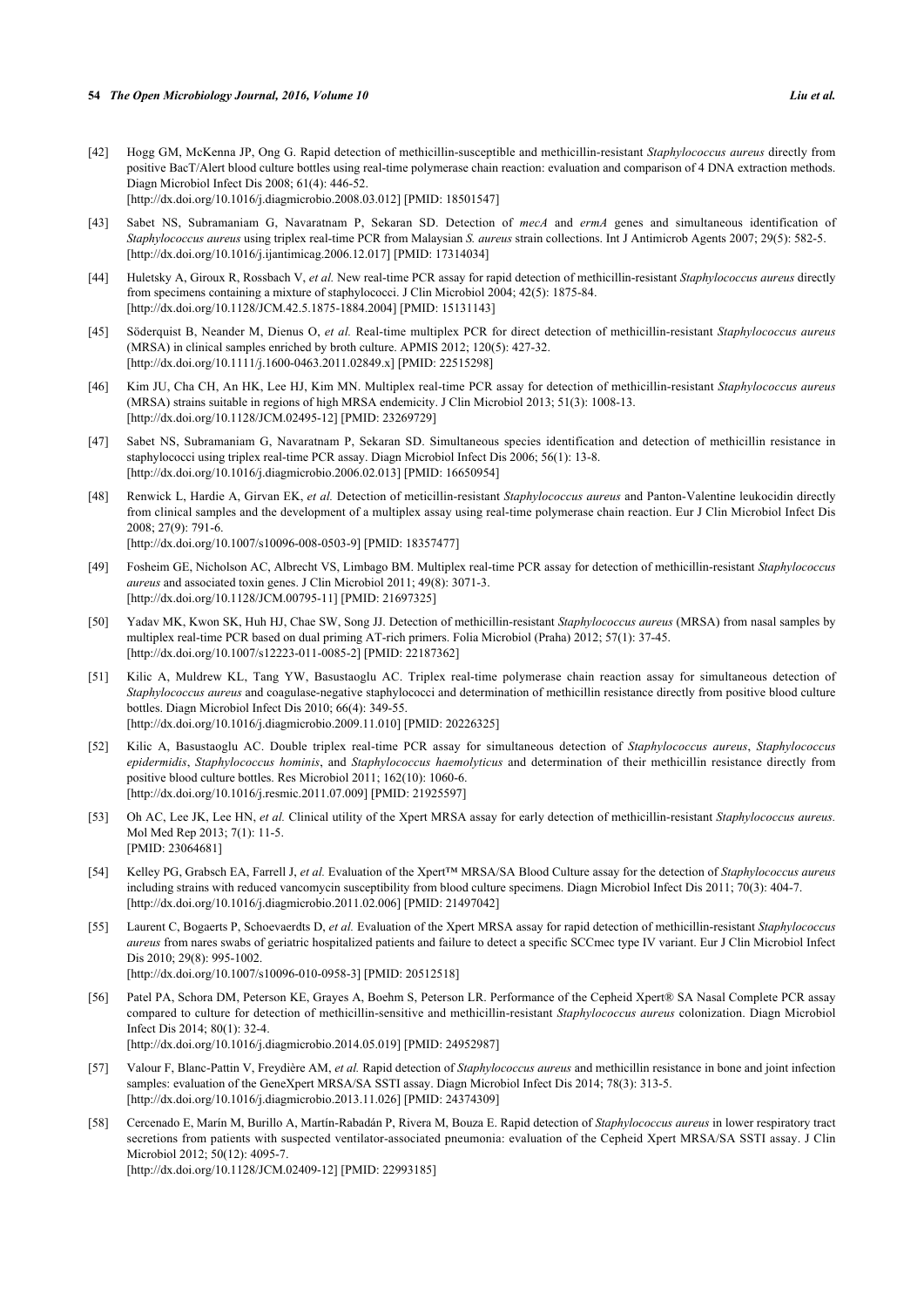<span id="page-10-4"></span>[59] Rossney AS, Herra CM, Brennan GI, Morgan PM, O'Connell B. Evaluation of the Xpert methicillin-resistant *Staphylococcus aureus* (MRSA) assay using the GeneXpert real-time PCR platform for rapid detection of MRSA from screening specimens. J Clin Microbiol 2008; 46(10): 3285-90.

[\[http://dx.doi.org/10.1128/JCM.02487-07](http://dx.doi.org/10.1128/JCM.02487-07)] [PMID: [18685003\]](http://www.ncbi.nlm.nih.gov/pubmed/18685003)

- <span id="page-10-5"></span>[60] Wolk DM, Picton E, Johnson D, *et al.* Multicenter evaluation of the Cepheid Xpert methicillin-resistant *Staphylococcus aureus* (MRSA) test as a rapid screening method for detection of MRSA in nares. J Clin Microbiol 2009; 47(3): 758-64. [\[http://dx.doi.org/10.1128/JCM.01714-08](http://dx.doi.org/10.1128/JCM.01714-08)] [PMID: [19129414\]](http://www.ncbi.nlm.nih.gov/pubmed/19129414)
- <span id="page-10-9"></span>[61] Ghebremedhin B, König B, König W. BD GeneOhm-MRSA assay for detection of methicillin-resistant *Staphylococcus aureus* directly in nasal and non-nasal swab specimens from haematologic patients. Eur J Microbiol Immunol (Bp) 2011; 1(4): 297-301. [\[http://dx.doi.org/10.1556/EuJMI.1.2011.4.5\]](http://dx.doi.org/10.1556/EuJMI.1.2011.4.5) [PMID: [24516736](http://www.ncbi.nlm.nih.gov/pubmed/24516736)]
- <span id="page-10-6"></span>[62] Lucke K, Hombach M, Hug M, Pfyffer GE. Rapid detection of methicillin-resistant *Staphylococcus aureus* (MRSA) in diverse clinical specimens by the BD GeneOhm MRSA assay and comparison with culture. J Clin Microbiol 2010; 48(3): 981-4. [\[http://dx.doi.org/10.1128/JCM.01990-09](http://dx.doi.org/10.1128/JCM.01990-09)] [PMID: [20071545\]](http://www.ncbi.nlm.nih.gov/pubmed/20071545)
- <span id="page-10-0"></span>[63] Hirvonen JJ, von Lode P, Nevalainen M, Rantakokko-Jalava K, Kaukoranta SS. One-step sample preparation of positive blood cultures for the direct detection of methicillin-sensitive and resistant *Staphylococcus aureus* and methicillin-resistant coagulase-negative staphylococci within one hour using the automated GenomEra CDX™ PCR system. Eur J Clin Microbiol Infect Dis 2012; 31(10): 2835-42. [\[http://dx.doi.org/10.1007/s10096-012-1637-3\]](http://dx.doi.org/10.1007/s10096-012-1637-3) [PMID: [22639174](http://www.ncbi.nlm.nih.gov/pubmed/22639174)]
- <span id="page-10-7"></span>[64] Yam WC, Siu GK, Ho PL, *et al.* Evaluation of the LightCycler methicillin-resistant *Staphylococcus aureus* (MRSA) advanced test for detection of MRSA nasal colonization. J Clin Microbiol 2013; 51(9): 2869-74. [\[http://dx.doi.org/10.1128/JCM.00488-13](http://dx.doi.org/10.1128/JCM.00488-13)] [PMID: [23784133\]](http://www.ncbi.nlm.nih.gov/pubmed/23784133)
- <span id="page-10-8"></span>[65] Arcenas RC, Spadoni S, Mohammad A, *et al.* Multicenter evaluation of the LightCycler MRSA advanced test, the Xpert MRSA Assay, and MRSA*Select* directly plated culture with simulated workflow comparison for the detection of methicillin-resistant *Staphylococcus aureus* in nasal swabs. J Mol Diagn 2012; 14(4): 367-75. [\[http://dx.doi.org/10.1016/j.jmoldx.2012.01.015\]](http://dx.doi.org/10.1016/j.jmoldx.2012.01.015) [PMID: [22584139](http://www.ncbi.nlm.nih.gov/pubmed/22584139)]
- <span id="page-10-11"></span>[66] Gill P, Ghaemi A. Nucleic acid isothermal amplification technologies: a review. Nucleosides Nucleotides Nucleic Acids 2008; 27(3): 224-43. [\[http://dx.doi.org/10.1080/15257770701845204\]](http://dx.doi.org/10.1080/15257770701845204) [PMID: [18260008](http://www.ncbi.nlm.nih.gov/pubmed/18260008)]
- <span id="page-10-10"></span>[67] Goldmeyer J, Li H, McCormac M, *et al.* Identification of *Staphylococcus aureus* and determination of methicillin resistance directly from positive blood cultures by isothermal amplification and a disposable detection device. J Clin Microbiol 2008; 46(4): 1534-6. [\[http://dx.doi.org/10.1128/JCM.02234-07](http://dx.doi.org/10.1128/JCM.02234-07)] [PMID: [18234878\]](http://www.ncbi.nlm.nih.gov/pubmed/18234878)
- <span id="page-10-12"></span>[68] Frech GC, Munns D, Jenison RD, Hicke BJ. Direct detection of nasal *Staphylococcus aureus* carriage *via* helicase-dependent isothermal amplification and chip hybridization. BMC Res Notes 2012; 5: 430. [\[http://dx.doi.org/10.1186/1756-0500-5-430\]](http://dx.doi.org/10.1186/1756-0500-5-430) [PMID: [22882800](http://www.ncbi.nlm.nih.gov/pubmed/22882800)]
- <span id="page-10-13"></span>[69] Notomi T, Okayama H, Masubuchi H, *et al.* Loop-mediated isothermal amplification of DNA. Nucleic Acids Res 2000; 28(12): E63. [\[http://dx.doi.org/10.1093/nar/28.12.e63\]](http://dx.doi.org/10.1093/nar/28.12.e63) [PMID: [10871386](http://www.ncbi.nlm.nih.gov/pubmed/10871386)]
- <span id="page-10-14"></span>[70] Misawa Y, Yoshida A, Saito R, *et al.* Application of loop-mediated isothermal amplification technique to rapid and direct detection of methicillin-resistant *Staphylococcus aureus* (MRSA) in blood cultures. J Infect Chemother 2007; 13(3): 134-40. [\[http://dx.doi.org/10.1007/s10156-007-0508-9\]](http://dx.doi.org/10.1007/s10156-007-0508-9) [PMID: [17593498](http://www.ncbi.nlm.nih.gov/pubmed/17593498)]
- <span id="page-10-15"></span>[71] Wang XR, Wu LF, Wang Y, Ma YY, Chen FH, Ou HL. Rapid detection of *Staphylococcus aureus* by loop-mediated isothermal amplification. Appl Biochem Biotechnol 2015; 175(2): 882-91. [\[http://dx.doi.org/10.1007/s12010-014-1328-x\]](http://dx.doi.org/10.1007/s12010-014-1328-x) [PMID: [25349088](http://www.ncbi.nlm.nih.gov/pubmed/25349088)]
- <span id="page-10-17"></span>[72] Su J, Liu X, Cui H, *et al.* Rapid and simple detection of methicillin-resistance *Staphylococcus aureus* by *orfX* loop-mediated isothermal amplification assay. BMC Biotechnol 2014; 14: 8. [\[http://dx.doi.org/10.1186/1472-6750-14-8\]](http://dx.doi.org/10.1186/1472-6750-14-8) [PMID: [24456841](http://www.ncbi.nlm.nih.gov/pubmed/24456841)]
- <span id="page-10-18"></span>[73] Zhao X, Li Y, Park M, *et al.* Loop-mediated isothermal amplification assay targeting the femA gene for rapid detection of *Staphylococcus aureus* from clinical and food samples. J Microbiol Biotechnol 2013; 23(2): 246-50. [\[http://dx.doi.org/10.4014/jmb.1207.07022](http://dx.doi.org/10.4014/jmb.1207.07022)] [PMID: [23412068\]](http://www.ncbi.nlm.nih.gov/pubmed/23412068)
- <span id="page-10-16"></span>[74] Hanaki K, Sekiguchi J, Shimada K, *et al.* Loop-mediated isothermal amplification assays for identification of antiseptic and methicillinresistant *Staphylococcus aureus.* J Microbiol Methods 2011; 84(2): 251-4. [\[http://dx.doi.org/10.1016/j.mimet.2010.12.004](http://dx.doi.org/10.1016/j.mimet.2010.12.004)] [PMID: [21167878](http://www.ncbi.nlm.nih.gov/pubmed/21167878)]
- <span id="page-10-1"></span>[75] Chan WS, Tang BS, Boost MV, Chow C, Leung PH. Detection of methicillin-resistant *Staphylococcus aureus* using a gold nanoparticle-based colourimetric polymerase chain reaction assay. Biosens Bioelectron 2014; 53: 105-11. [\[http://dx.doi.org/10.1016/j.bios.2013.09.027](http://dx.doi.org/10.1016/j.bios.2013.09.027)] [PMID: [24125759\]](http://www.ncbi.nlm.nih.gov/pubmed/24125759)
- <span id="page-10-2"></span>[76] Towner KJ, Talbot DC, Curran R, Webster CA, Humphreys H. Development and evaluation of a PCR-based immunoassay for the rapid detection of methicillin-resistant *Staphylococcus aureus*. J Med Microbiol 1998; 47(7): 607-13. [\[http://dx.doi.org/10.1099/00222615-47-7-607\]](http://dx.doi.org/10.1099/00222615-47-7-607) [PMID: [9839565](http://www.ncbi.nlm.nih.gov/pubmed/9839565)]
- <span id="page-10-3"></span>[77] Vannuffel P, Gigi J, Ezzedine H, *et al.* Specific detection of methicillin-resistant *Staphylococcus* species by multiplex PCR. J Clin Microbiol 1995; 33(11): 2864-7. [PMID: [8576335\]](http://www.ncbi.nlm.nih.gov/pubmed/8576335)